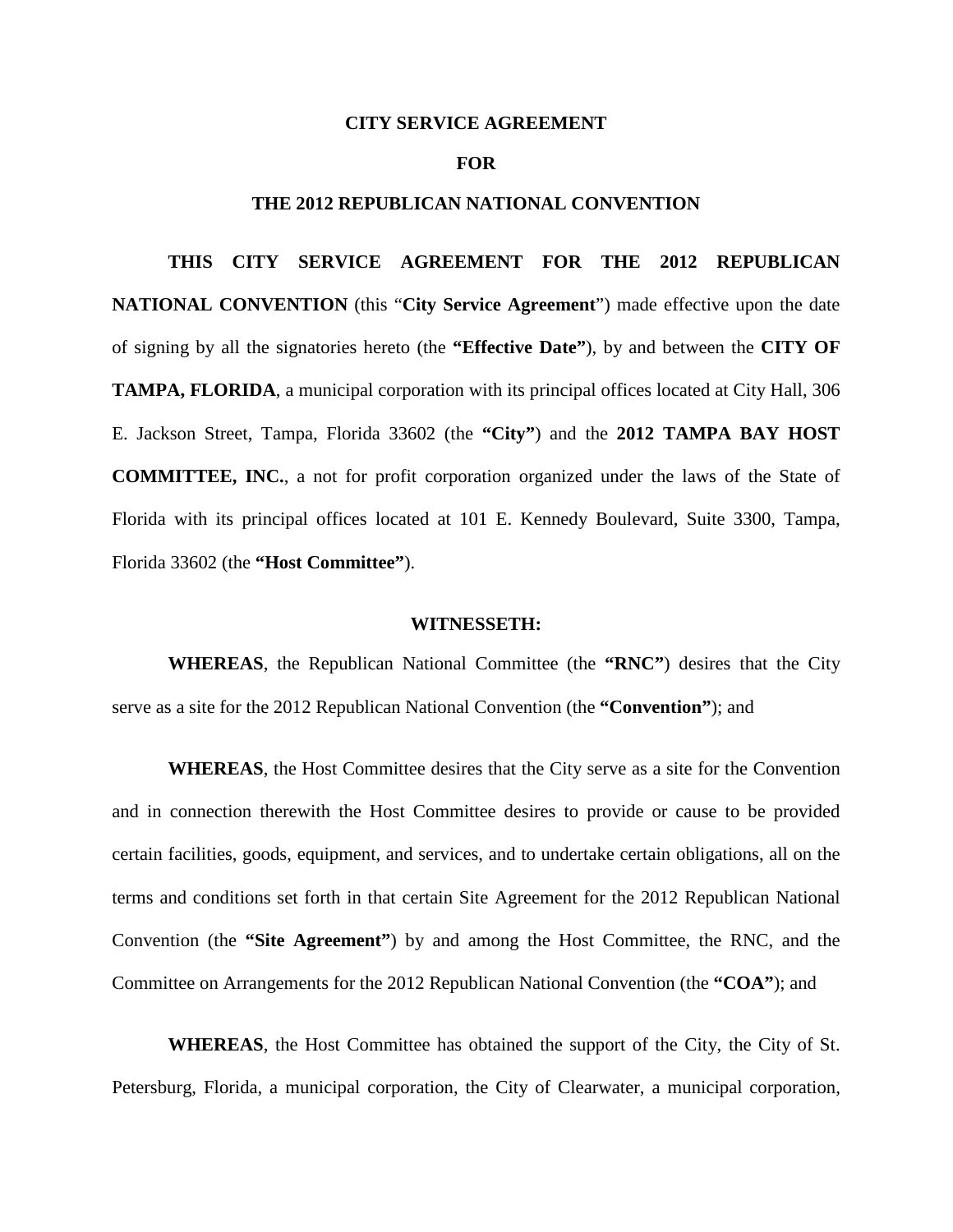and the State of Florida, to support the Host Committee and the City in serving as the host for the Convention; and

**WHEREAS**, the City's Mayor and City Council have acknowledged that the Convention will be beneficial to improvement and expansion of the City's economy; and

**WHEREAS**, the Tampa Bay Arena, a Florida limited liability company **("TBA")** possesses the exclusive right to perform and furnish or cause to be performed and furnished all management, services, labor, and materials needed to operate and maintain those certain facilities known as the St. Pete Times Forum (the "**St. Pete Times Forum**"); and

**WHEREAS**, the City possesses the exclusive right to perform and furnish or cause to be performed and furnished all management, services, labor, and materials needed to operate and maintain those certain facilities known as the Tampa Convention Center (the **"Tampa Convention Center")**; and

**WHEREAS**, the Host Committee has offered to make available to the COA the St. Pete Times Forum and the Tampa Convention Center as the site for the Convention and uses related thereto and to make available such other facilities as are described in the Site Agreement; and

**WHEREAS**, the RNC Site Selection Committee has recommended that the Convention shall be held in the City; and

**WHEREAS**, in consideration of (i) the RNC's selection of the City as the site for the Convention; (ii) the obligations undertaken by the Host Committee in the Site Agreement; (iii) the obligations the Host Committee has caused to be undertaken by the City, the cities of St. Petersburg and Clearwater, the TBA, the State of Florida (the "**State"**), and various other contracting parties, including, without limitation, hotels and motels in the greater Tampa Bay metropolitan area, common carriers, limousine companies, and other service and facility providers (each, a "**Host City Party"** and collectively, the "**Host City Parties"**) as set forth in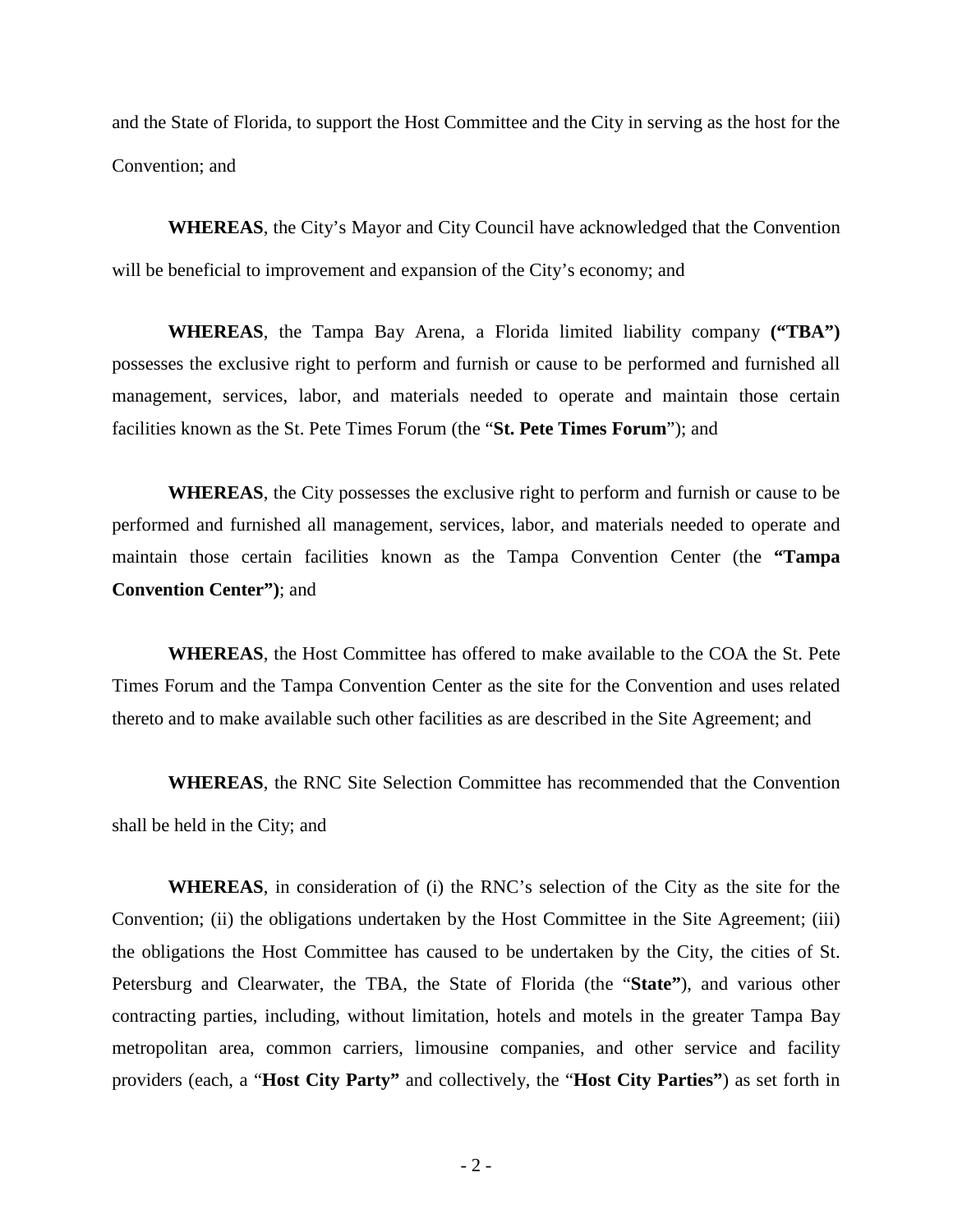the Site Agreement and in certain of the Exhibits thereto; and (iv) the mutual covenants contained therein, the Host Committee, the RNC, and the COA have entered into the Site Agreement; and

**WHEREAS**, the Host Committee desires to secure, and the City desires to give, the agreement of the City to perform certain obligations.

**NOW, THEREFORE**, in consideration of (i) the RNC's selection of the City as the site for the Convention; and (ii) the mutual covenants contained herein, the parties hereto, intending to be legally bound, hereby agree as follows:

## **ARTICLE 1. DEFINITIONS**

Section 1.1. Defined Terms. In addition to the terms defined in the foregoing recitals, the following words and phrases, as used in capitalized form, in this City Service Agreement, whether singular or plural, have the respective meanings set forth below:

**"ADA"** has the meaning set forth in Section 6.4 hereof.

**"Ancillary Facilities"** means those Licensed or Leased Facilities located within the City selected by the COA pursuant to Section 4.2 of the Site Agreement for the purpose of (a) conducting meetings of various committees, (b) engaging in other business and other activities related to the Convention, and (c) holding other similar events, which venues may include, without limitation, property owned or controlled by the State of Florida, or the City, including all City Ancillary Facilities.

**"Associated Areas"** means, with respect to each Licensed or Leased Facility (other than the Convention Complex) and Special Event Venue located within the City, all related spaces,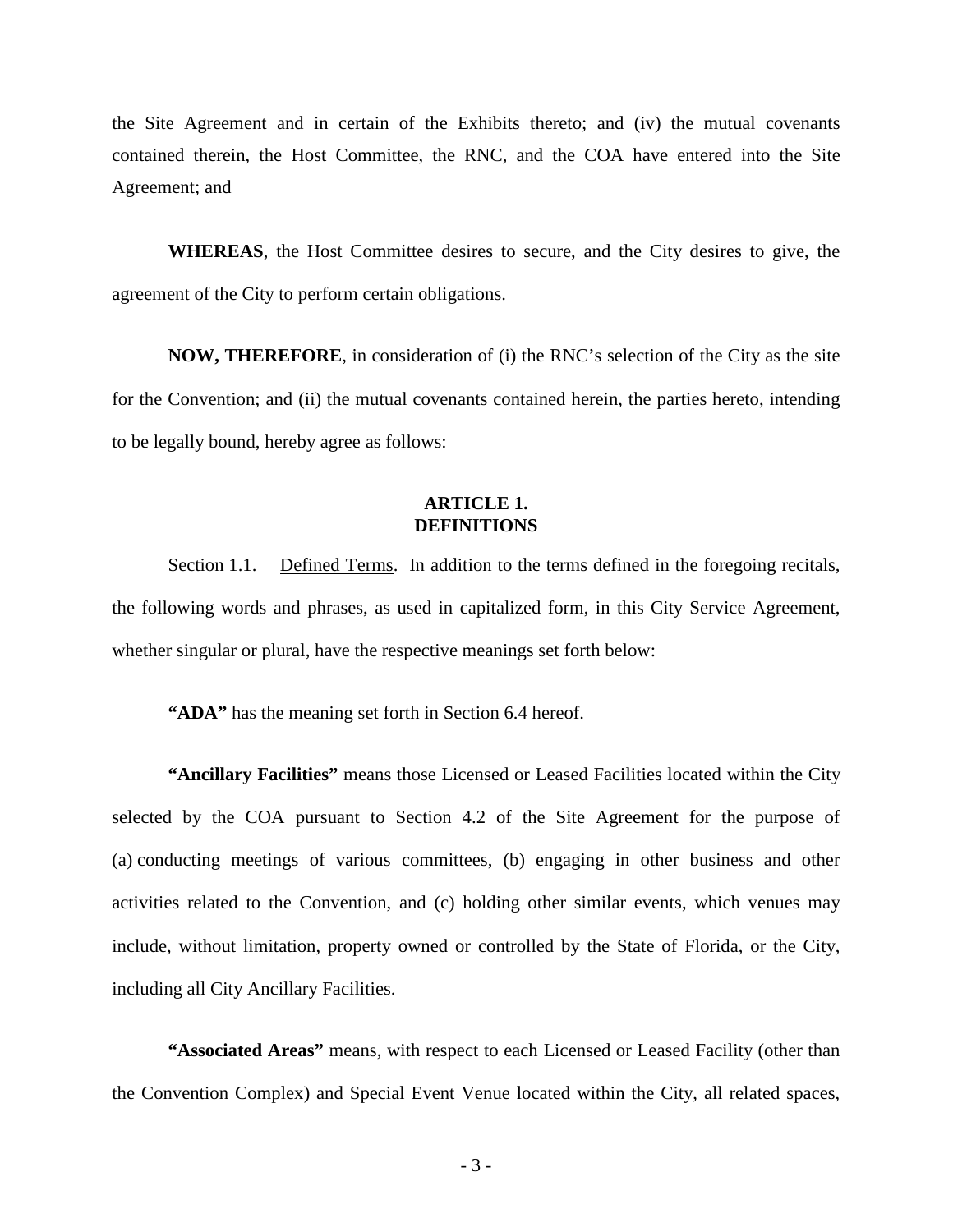meeting or exhibition areas and office space, and associated corridors, control rooms, receiving areas, ramps, loading docks, storage areas, and space housing equipment and facilities necessary for the effective preparation and use (including, without limitation, the provision of adequate security and other Essential Services as specified in this City Service Agreement) of such facility, as contemplated by this City Service Agreement.

**"CAO"** has the meaning set forth in Section 7.2(b) hereof.

**"City Ancillary Facilities"** means those Licensed or Leased Facilities selected by the COA pursuant to Section 4.2of the Site Agreement for the purpose of (a) conducting meetings of various committees, (b) engaging in other business and other activities related to the Convention, and (c) holding other similar events, from the list of City owned or controlled facilities contained in Exhibit E.

**"City EMS Unit"** means the emergency medical services unit to be provided by the City pursuant to Section 5.1 hereof.

**"City Indemnified Parties"** has the meaning set forth in Section 6.1(a).

**"City Police"** has the meaning set forth in Section 5.4(a) hereof.

**"Convention"** has the meaning set forth in the Recitals hereof only insofar as such activities and events are held in the City.

"**Convention Complex"** means (a) that portion of the Licensed or Leased Facilities operated by the TBA, and (b) such portion of the News Media Work Space as is located in or on facilities operated by the City, including but not exclusive to the Tampa Convention Center, as well as all of the parks and parking lots owned by the City within the boundaries of Franklin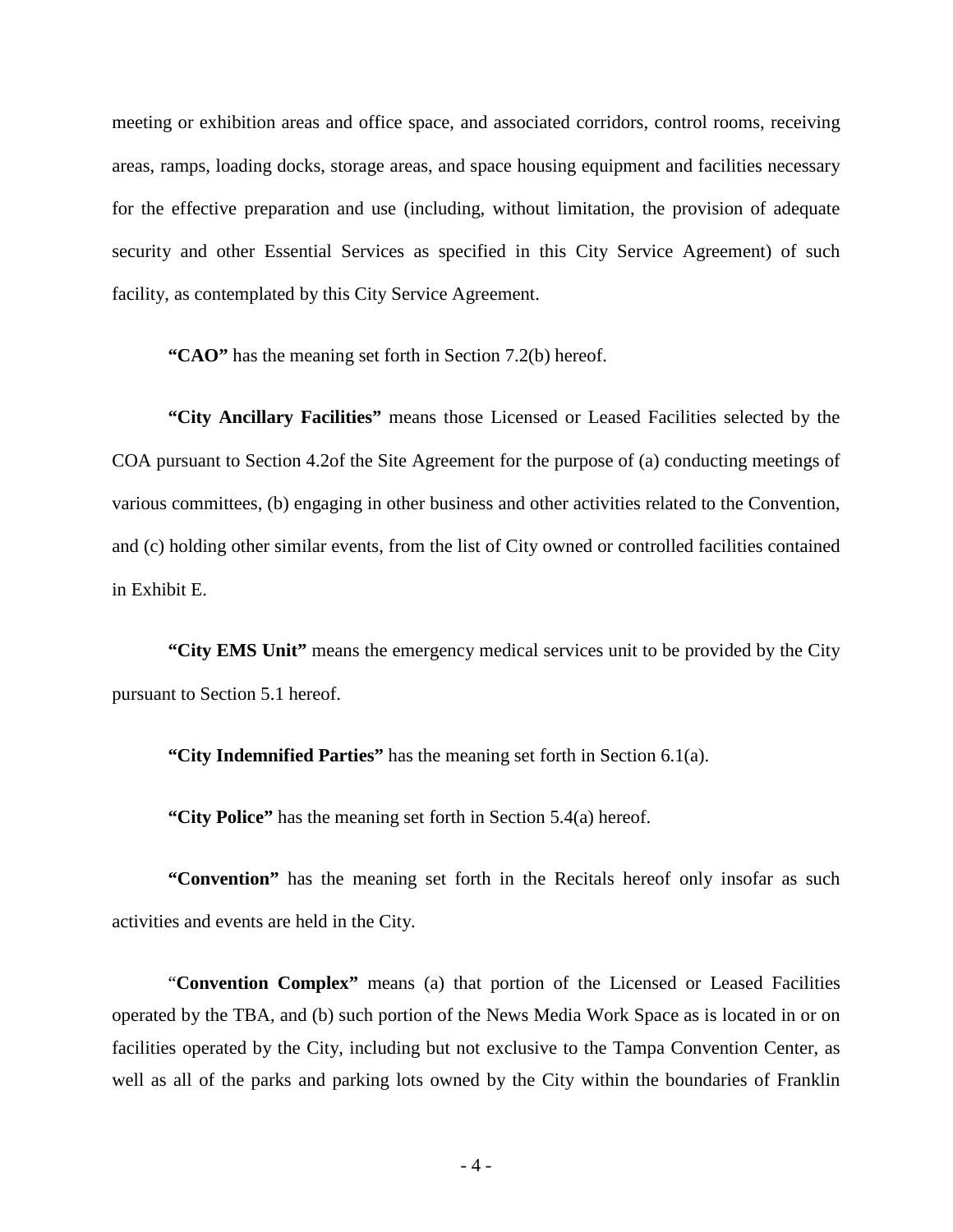Street, Platt Street, and the Hillsborough River; (c) the City-owned parking garage adjacent to the St. Pete Times Forum and all other City-owned parking lots south of Platt Street and east of Franklin Street; (d) any surface parking lots, marina slips and City-owned parks adjacent to the St. Pete Times Forum; and (e) any additional property required by the United States Secret Service to be incorporated into the secured perimeter of the Convention Complex.

"**Convention Manager**" means the individual designated by the COA as the Convention Manager.

**"Convention Period"** has the meaning set forth in Section 2.2 hereof.

**"Convention Security Plan"** has the meaning set forth in Section 5.4(a) hereof.

**"Coordinated Events"** means those events and activities held in the City sponsored by entities or organizations other than the COA or the Host Committee, which events and activities are associated with, but do not comprise, the Convention.

**"Customary Services"** means the standard services provided in the ordinary course of business by the City, including, but not limited to, police, fire, emergency medical services, trash removal and sanitation; provided, however, that extraordinary services requested of the City shall not be included in this definition.

**"Delegate Experience Package"** has the meaning set forth in Section 5.6 hereof.

**"Emergency Medical Plan"** has the meaning set forth in Section 5.2(c) hereof.

**"Essential Services"** means all electrical and other power, air conditioning, water, toilets, telephone, janitorial services, trash removal, basic security, and medical assistance necessary to the operation and occupation of a subject facility.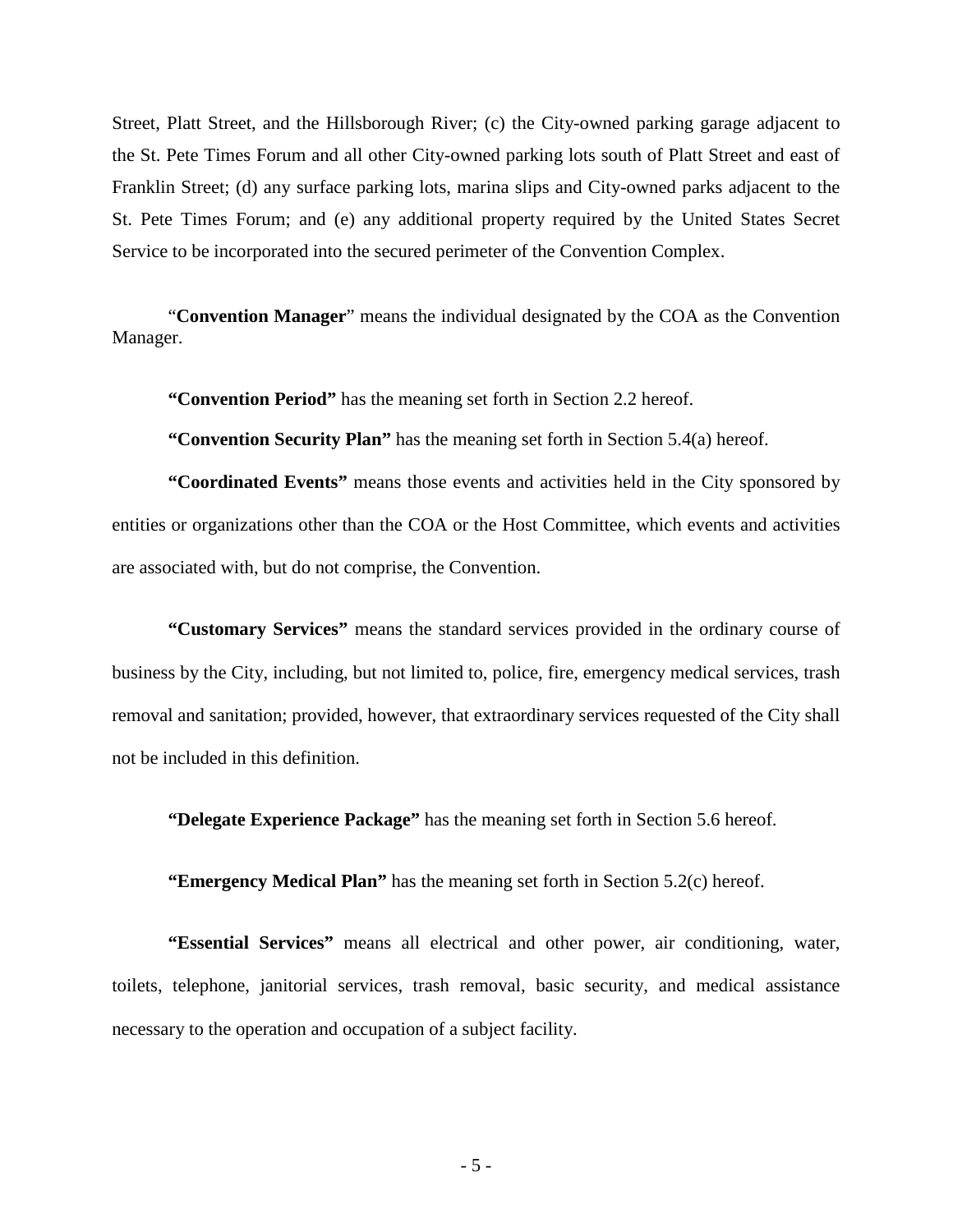**"Furnishings and Equipment"** means such office furniture, desks, chairs and other seating, tables, office decor, filing facilities, shelving, office supplies, copiers, postage meters, facsimile machines, audio visual equipment, office safe, and telecommunications systems and equipment (as specified in the Technology and Telecommunications Plan described in Section 5.5 hereof), and other facilities of a type customarily used in connection with meeting, administrative, and similar functions at any Licensed or Leased Facility or Special Event Venue, in each case, as is designated by, and to the specifications provided by the COA.

**"Host Committee Indemnified Parties"** has the meaning set forth in Section 6.1(b).

"**Insurance Coverages**" has the meaning set forth in Section 6.1(c) hereof.

**"Insured Parties"** has the meaning set forth in Section 6.1(c) hereof.

**"Lead Local Agency"** has the meaning set forth in Section 5.4(a) hereof.

**"Lead Person"** has the meaning set forth in Section 5.4(g) hereof.

**"Licensed or Leased Facilities"** means collectively, the Ancillary Facilities, Official Convention Event Venues and Special Event Venues, but in each case only to the extent and for such periods as each such facility is licensed or leased (or for which use thereof by the COA is otherwise contractually provided) to the Host Committee and the rights to which are then sublicensed to the COA pursuant to the terms of the Site Agreement.

**"License or Lease Period"** means each period described in Section 4.2 of the Site Agreement, and **"License or Lease Periods"** means, collectively, all of such periods.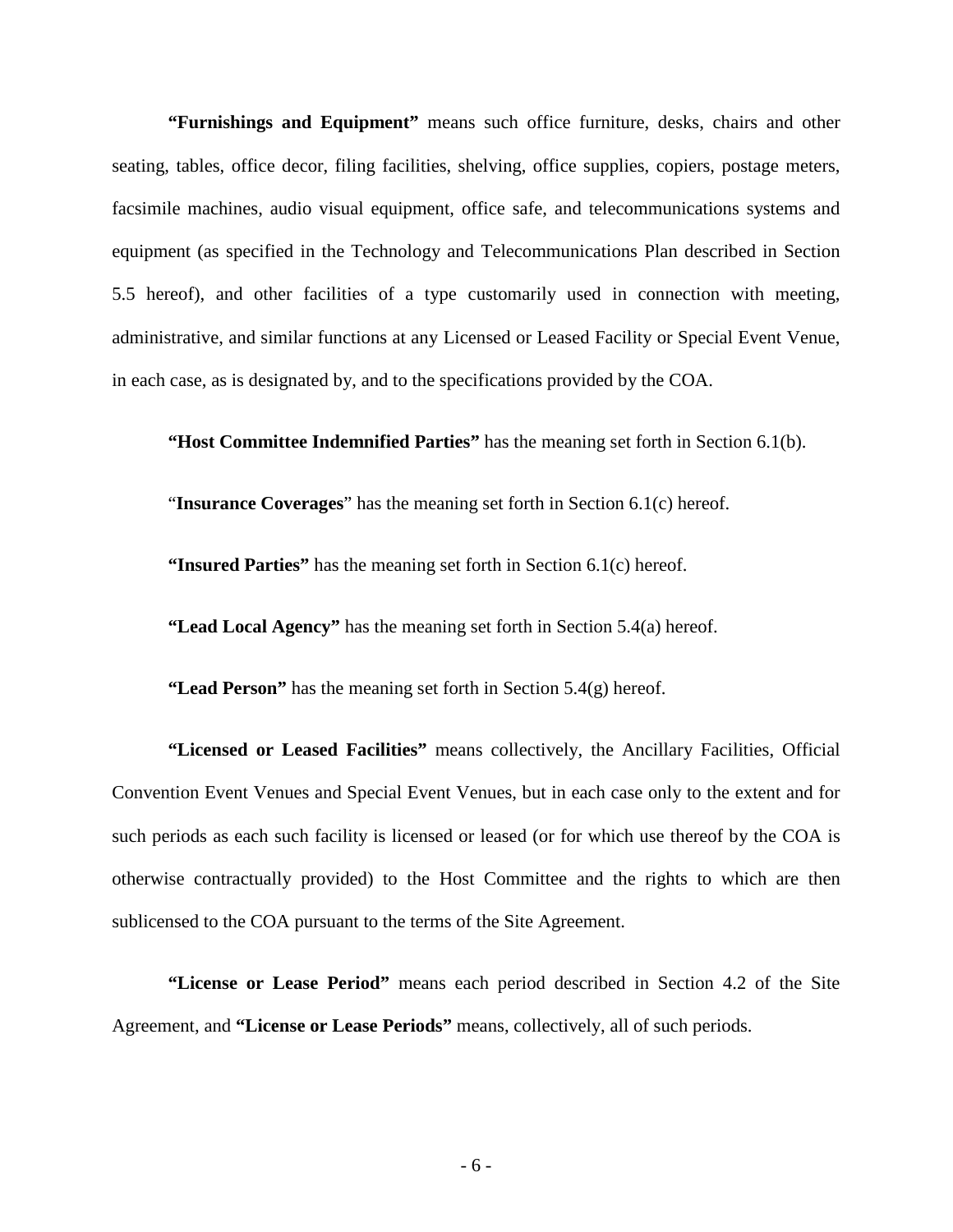**"News Media"** means persons and entities reporting upon the Convention as a news event, including, without limitation, radio and television organizations; newspaper, magazine, and wire service organizations; and persons and entities providing support facilities or services to the foregoing; provided, however, that the term "News Media" shall only apply to individuals or organizations holding credentials issued by the COA for coverage of the Convention and access to the Licensed or Leased Facilities.

**"News Media Work Space"** shall mean the facilities made available under the Site Agreement consisting of not less than 500,000 square feet of useable office or other acceptable work space with auxiliary areas for trailer parking and satellite truck parking.

**"Official Convention Event"** means those events sponsored by the COA or the Host Committee, which events and activities are associated with but do not comprise the Convention.

**"Parking Plan"** has the meaning set forth in Section 5.3 hereof.

**"Security Subsidy"** has the meaning set forth in Section 5.4(j) hereof.

**"Special Events"** means those events and activities held in the City and sponsored by the COA or the Host Committee, which events and activities are associated with but do not comprise the Convention.

**"Special Event Venues"** means venues, other than the Licensed or Leased Facilities and the Associated Areas with respect thereto, in and around the City as may be used to carry out Special Events and Coordinated Events.

**"Technology and Telecommunications Plan"** has the meaning set forth in Section 5.5 hereof.

**"Traffic Control Plan"** has the meaning set forth in Section 5.4(e) hereof.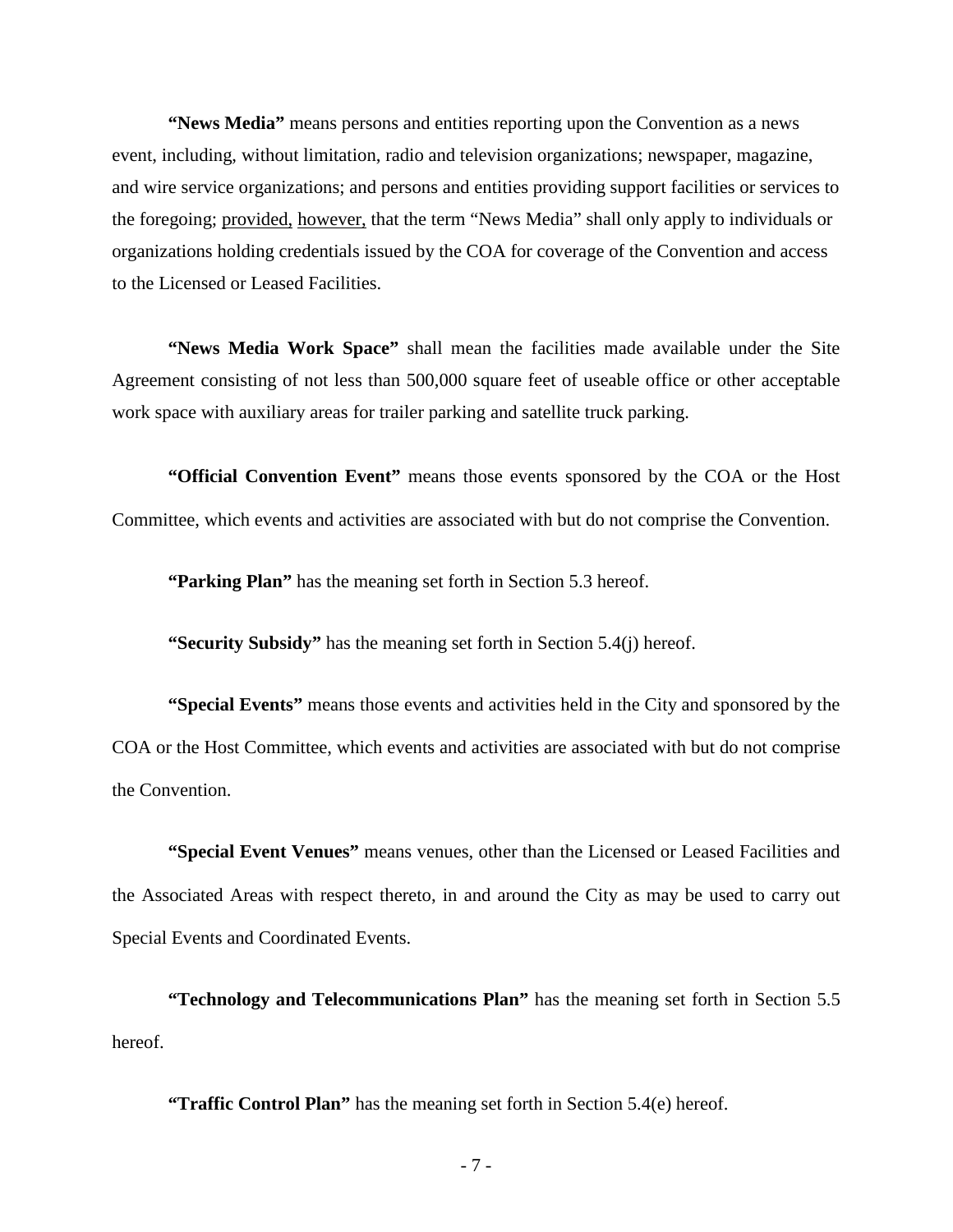**"Unlimited Access"** means access at any time by any persons designated and authorized by the Convention Manager, to the exclusion of all persons not so designated and authorized, and except as otherwise expressly provided herein.

Section 1.2. Defined Terms in Site Agreement. Any capitalized term used herein but not specifically defined herein shall have the meaning ascribed to it in the Site Agreement.

## **ARTICLE 2. THE CONVENTION**

Section 2.1. The Convention to be Held in the City. The RNC shall issue the call for the Convention to be held in the City, and shall hold the Convention in the City, during the period of August 27, 2012, through August 30, 2012; provided, however, that upon notice by the COA on or before February 1, 2012, the Convention Period (as defined in Section 2.2 hereof) may, in the COA's sole discretion, commence one or more days after August 27, 2012, and end one or more days before August 30, 2012.

Section 2.2. The Convention Period; Extension Thereof. The period beginning at 12:01 a.m. eastern time on August 27, 2012, or later (as determined pursuant to Section 2.1 hereof) and ending at 12:00 midnight eastern time on August 30, 2012, or earlier (as determined pursuant to Section 2.1 hereof), shall be referred to as the **"Convention Period**.**"** In the event that the sessions of the Convention should, for any reason whatsoever, extend beyond the anticipated conclusion date of August 30, 2012, the term **"Convention Period"** shall, for purposes of this City Service Agreement, mean and include each day or portion thereof of such extension; provided, however, that the Convention Period shall not include any period of time beyond 11:59 p.m. eastern time on September 7, 2012. All time references in this City Service Agreement shall refer to such time in the City.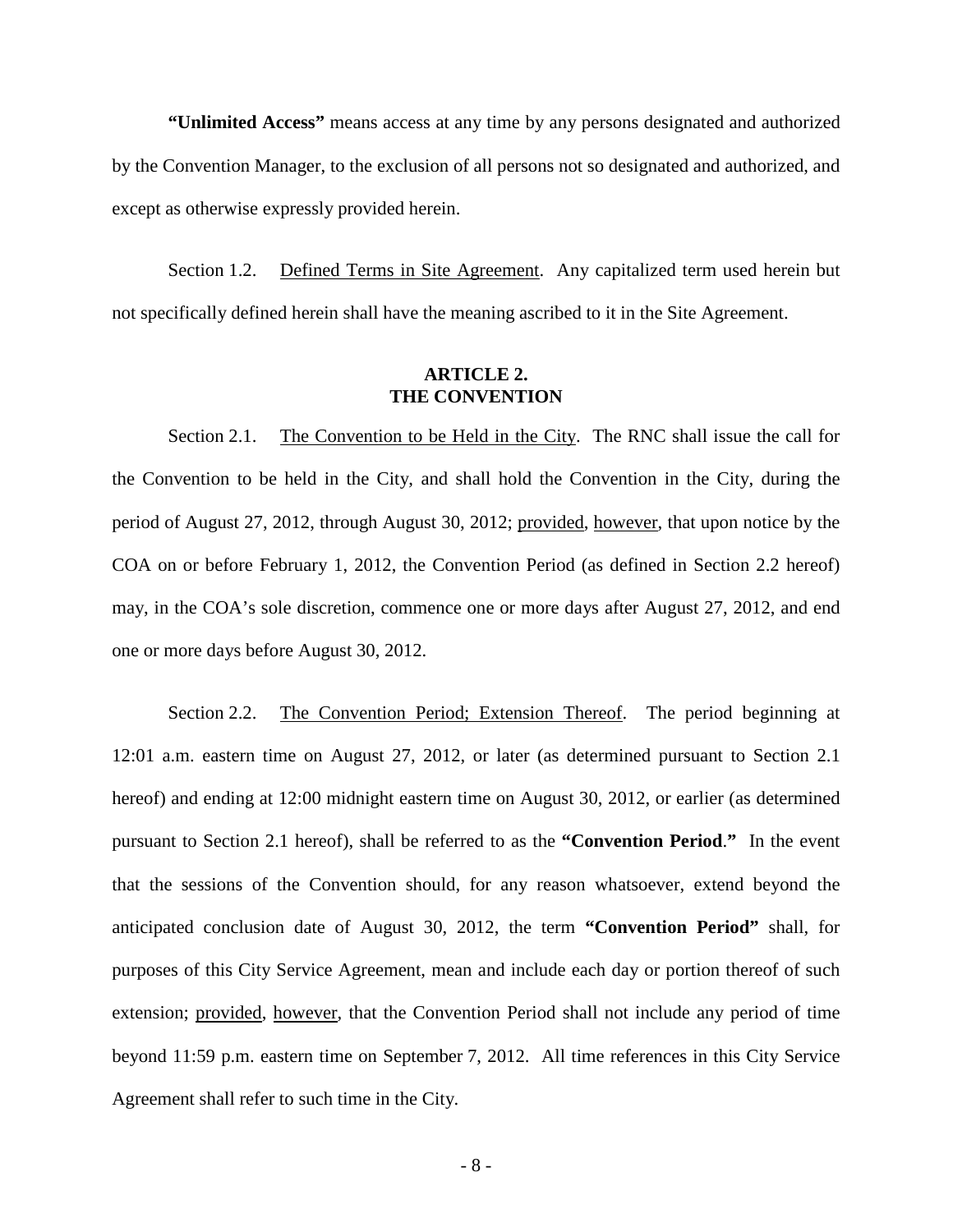Section 2.3. The Site Agreement For The Convention. The Host Committee has been established and organized as a Host Committee to perform and provide the Convention with support, hospitality, and welcoming functions. The Host Committee has agreed to undertake certain obligations in connection with the Convention as set forth in this City Service Agreement and in the Site Agreement. The parties hereto agree that the Site Agreement and all of the terms, conditions, and provisions thereof are specifically incorporated herein by reference.

## **ARTICLE 3. TERM AND NATURE OF OBLIGATIONS**

Section 3.1. Term. The term of this City Service Agreement (the **"Term"**) shall commence on the Effective Date and shall terminate upon the later of the termination of the Site Agreement or any agreement or commitment attached thereto, but no later than September 8, 2012.

Section 3.2. Obligations of the Host Committee. The Host Committee hereby agrees to fully and timely perform all obligations set forth in this City Service Agreement to be performed by it and to use its best efforts to assist the City in performing its obligations under this City Service Agreement.

Section 3.3. Obligations of the City. The City hereby agrees to furnish Customary Services to the Host Committee. The City hereby agrees to use its best efforts to fully and timely perform all other obligations set forth in this City Service Agreement.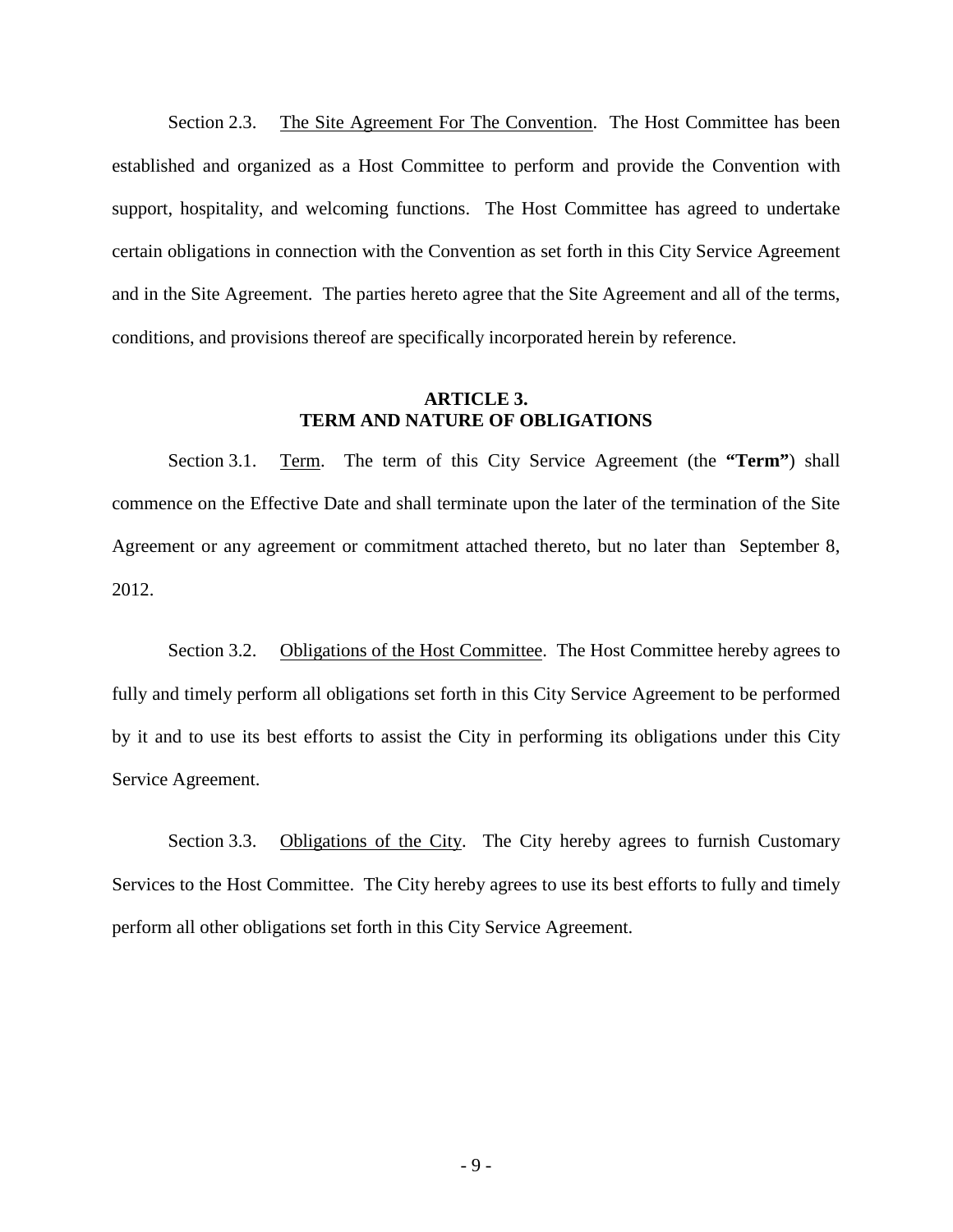## **ARTICLE 4. LICENSE OR LEASE OF FACILITIES**

Section 4.1. City Access to Convention Complex, Other Licensed or Leased Facilities and Special Event Venues. The Host Committee shall ensure that the City is provided with reasonable access to the Convention Complex, the other Licensed or Leased Facilities, Ancillary Facilities and the Special Event Venues for the performance of any of its contractual functions, including the St. Pete Times Forum and Tampa Convention Center. The Host Committee agrees that in no event shall authorized employees of the City be prevented from performing and carrying out their governmental functions and purposes; or responding to any police, fire, or medical emergency, in, at, or around the Convention Complex, the other Licensed or Leased Facilities, Ancillary Facilities or the Special Event Venues, including, without limitation, all areas designated as restricted areas by the COA, or responding to any public safety or security situation in the City. In addition, the Host Committee agrees to use its best efforts to ensure public rights-of-way for reasonable public access to the City Ancillary Facilities, subject to any and all security and access requirements of the COA.

# Section 4.2. Availability of City Ancillary Facilities and Special Event Venues.

(a) Beginning at 12:01 a.m. eastern time on August 13, 2012, the City agrees to provide to the Host Committee and the COA Unlimited Access, subject to the requirements of this Section 4.2, to the City Ancillary Facilities for all purposes deemed appropriate by the COA, including, without limitation, to conduct meetings of the Convention's Platform Committee, Rules Committee, other committees, and other activities and events related to the Convention.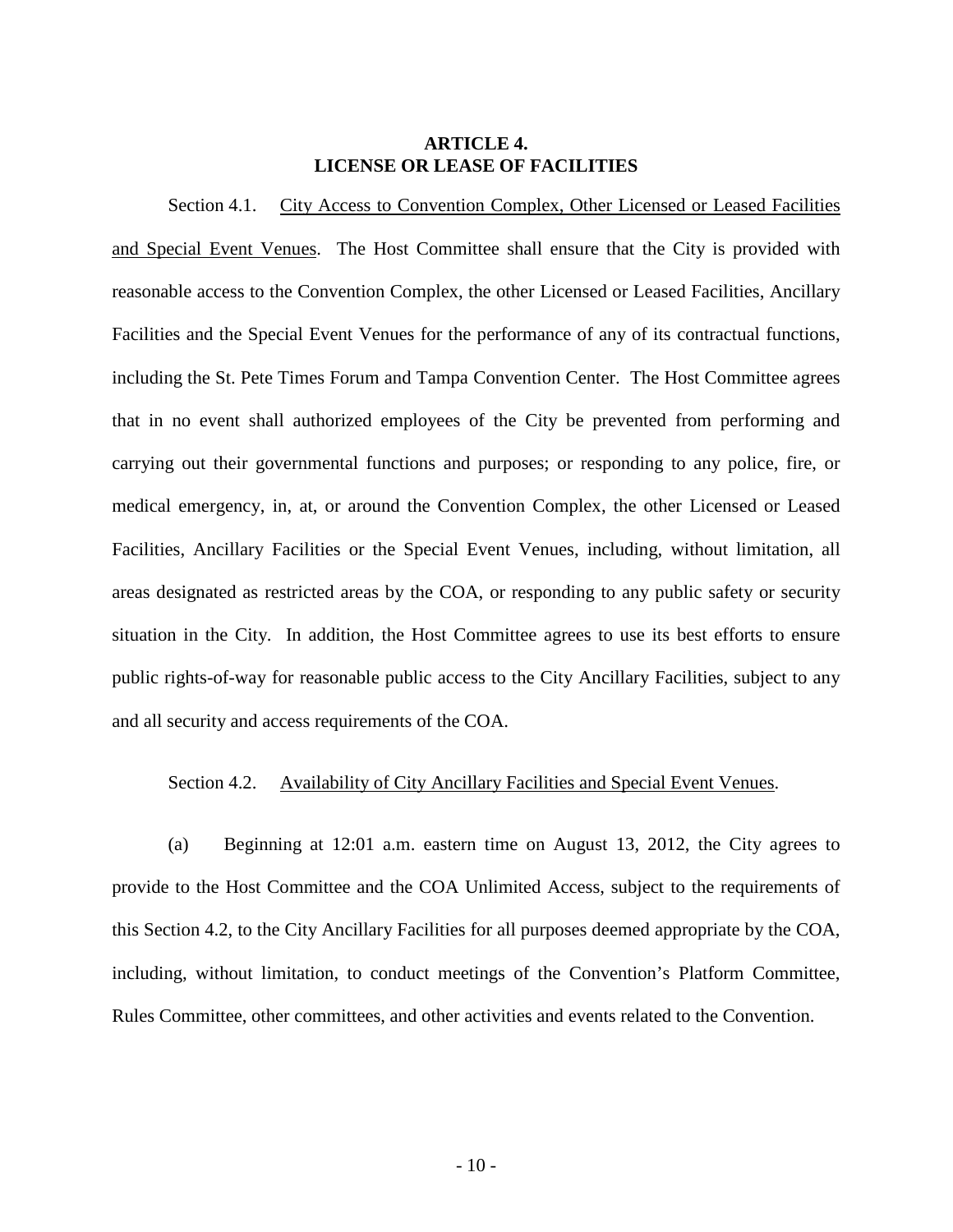(b) The Host Committee, at its cost, shall cause the City Ancillary Facilities to be constructed and equipped, including, without limitation, providing and maintaining in safe and operable condition Furnishings and Equipment. Any such construction or changes to City Ancillary Facilities caused by the Host Committee shall be in compliance with, without limitation, applicable building standards and law, and any such construction, shall be of such nature that the City Ancillary Facilities can be surrendered in the same condition as existed prior to the Convention, reasonable wear and tear excepted, unless the City agrees in writing that any such construction or changes shall be left intact.

(c) The City, at its cost, shall supply Essential Services for the City Ancillary Facilities and their Associated Areas; provided, however, that the Host Committee shall reimburse the costs related to providing services in excess of the Essential Services related to the usage of the City Ancillary Facilities and their Associated Areas.

(d) The Host Committee agrees to secure from the City all appropriate authority, including, without limitation, licenses, permits, and similar consents and grants required for the use of the City Ancillary Facilities.

(e) Choice of, and once chosen, the use of, and access to, all Special Event Venues shall at all times remain in the sole discretion and control of the COA. The Host Committee agrees to secure from the City all appropriate authority, including, without limitation, licenses, permits, and similar consents and grants required for the use of the Special Event Venues and the City shall make available such Essential Services for such Special Event Venues as the COA deems appropriate; provided, however, that (i) with respect to Special Events, all costs incurred in connection with the foregoing shall be borne by the Host Committee, and (ii) with respect to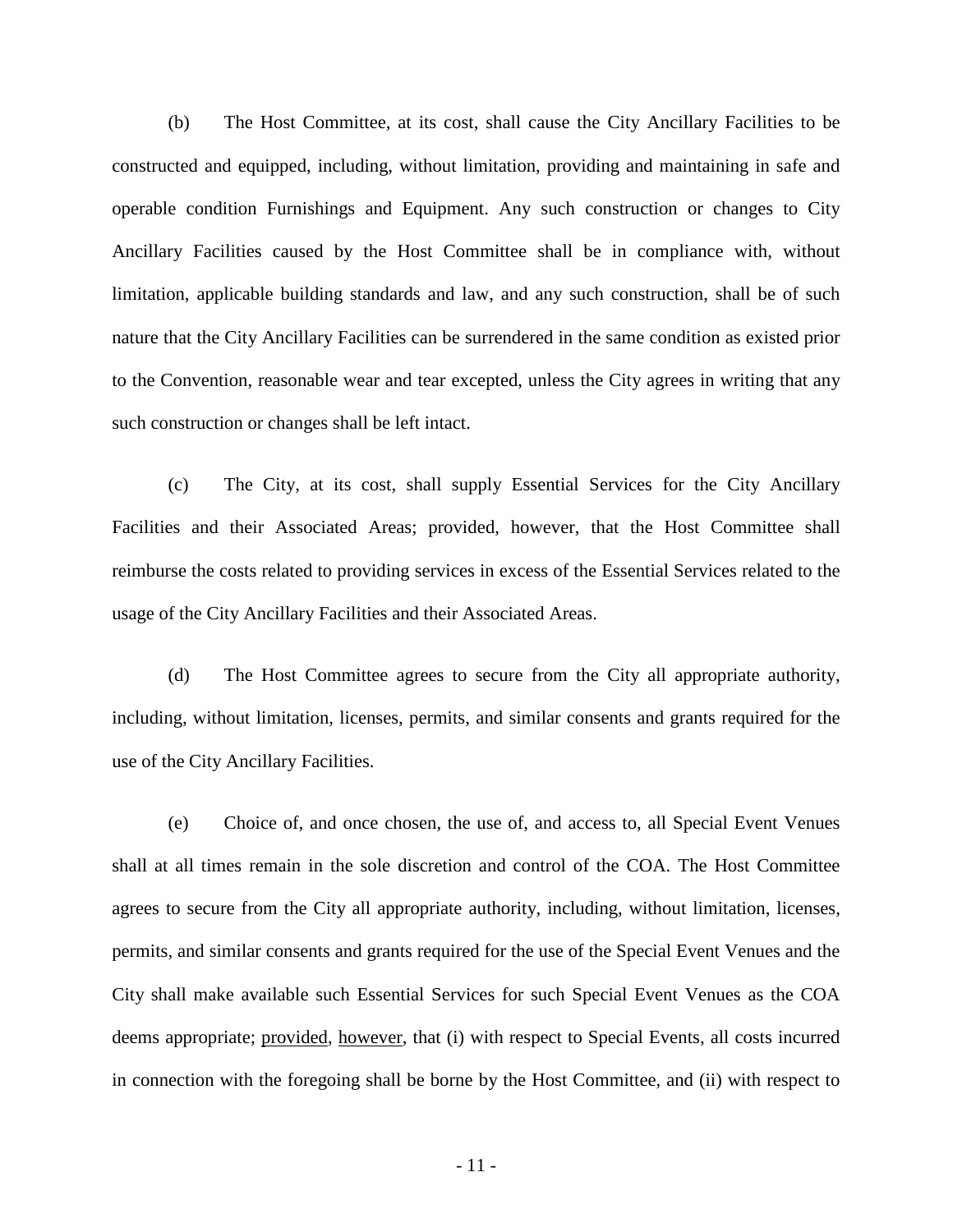Coordinated Events, all such costs shall be borne by the applicable sponsoring organization[s] and entit[y][ies] of such Coordinated Events.

(f) The City shall be allowed to charge the Host Committee any reasonable fees or other charges otherwise applicable to the use of City Ancillary Facilities and Special Event Venues owned or operated by the City; provided, however, that said fees or other charges shall in no case exceed the highest rates charged for the use of the City Ancillary Facilities and Special Event Venues in the eighteen (18) months preceding the Effective Date.

(g) To the extent permitted by law, the City will use its best efforts to expedite the approval of any licenses, permits, including, without limitation, special event permits, approvals, and inspections required under City law and to be provided under paragraphs (d) and (e) of this Section 4.2.

# **ARTICLE 5. PROVISION OF FACILITIES AND SERVICES**

Section 5.1. Development of Architectural and Technical Specifications For The Convention Complex. The specifications for the construction in the Convention Complex including, without limitation, with respect to electricity and other power, shall be prepared by architects, engineers, and consultants chosen by the COA. The City agrees to reasonably cooperate in all respects with the COA and its consultants and to make appropriate City personnel available to assist in the planning process, and in obtaining all requisite licenses, permits, consents, inspections, and similar approvals.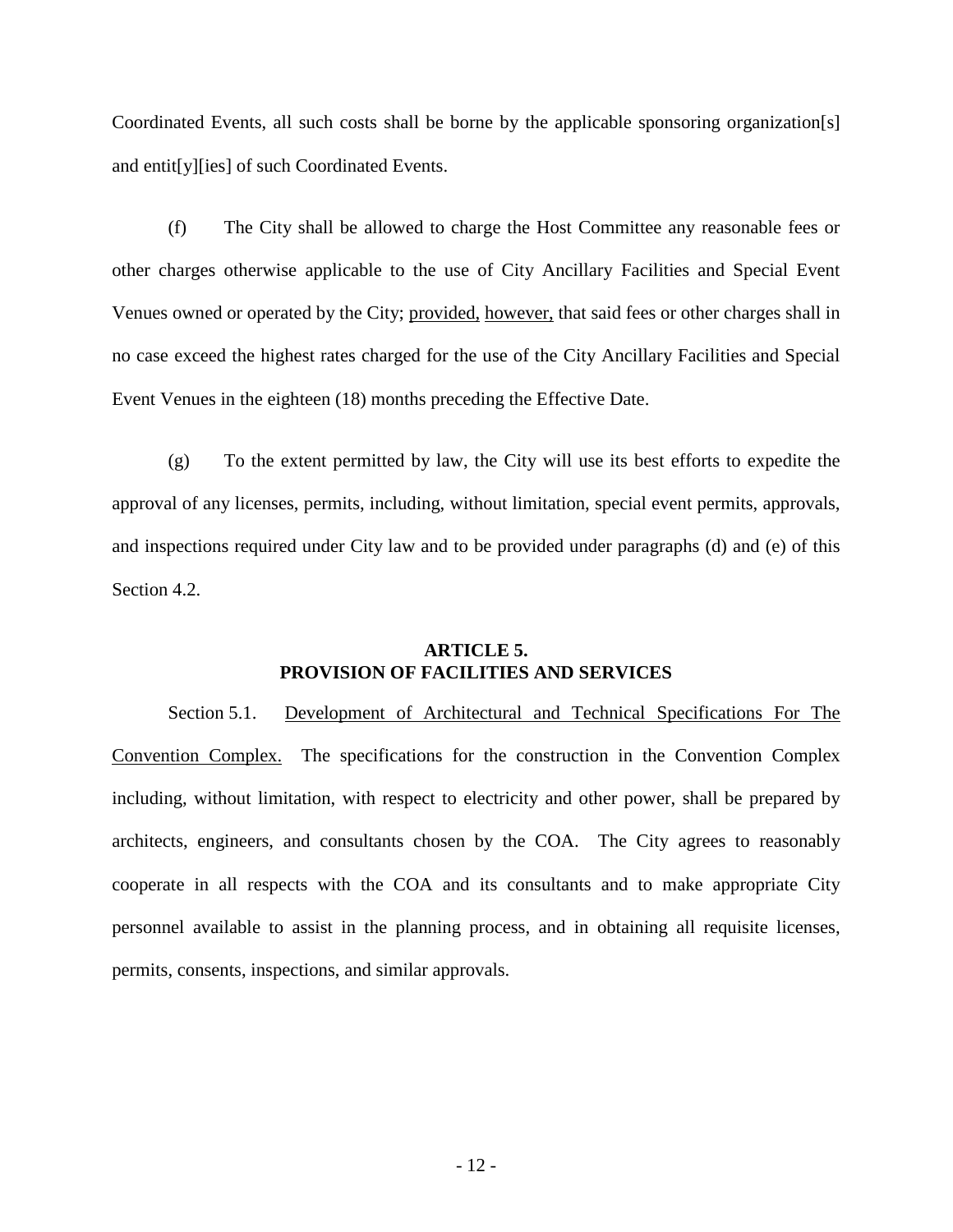Section 5.2. Emergency Medical Services. The City agrees to provide or cause to be provided the following emergency medical services, as required by the Convention Security Plan (as hereinafter defined):

(a) At all times during which the Convention is in session and for the period at least two (2) hours before and after all such sessions, the City will provide the City EMS Unit. In addition to the City EMS Unit, the Host Committee has secured the agreement of the City and the TBA, as applicable; to provide first aid stations in the Convention Complex in such number and at such locations with such medical staff as the City or TBA, as applicable, customarily provide for a special event of the size and unique nature of the Convention at the Convention Complex. The Host Committee has secured the agreement of the City and the TBA, as applicable, that personnel at such first aid stations will not interfere with any City EMS Unit activity and will cooperate fully and as medically necessary with the City EMS Unit.

(b) On a twenty-four (24) hour basis throughout the Convention Period, the City agrees to provide emergency medical services for the benefit of the Convention. The City shall, in consultation with the Host Committee and the COA, determine the number and location of any such emergency medical services personnel.

(c) The City shall devise, as part of its obligation to provide emergency medical services, an emergency medical plan (the **"Emergency Medical Plan"**). The City shall prepare and implement the Emergency Medical Plan with cooperation from the Host Committee and the COA.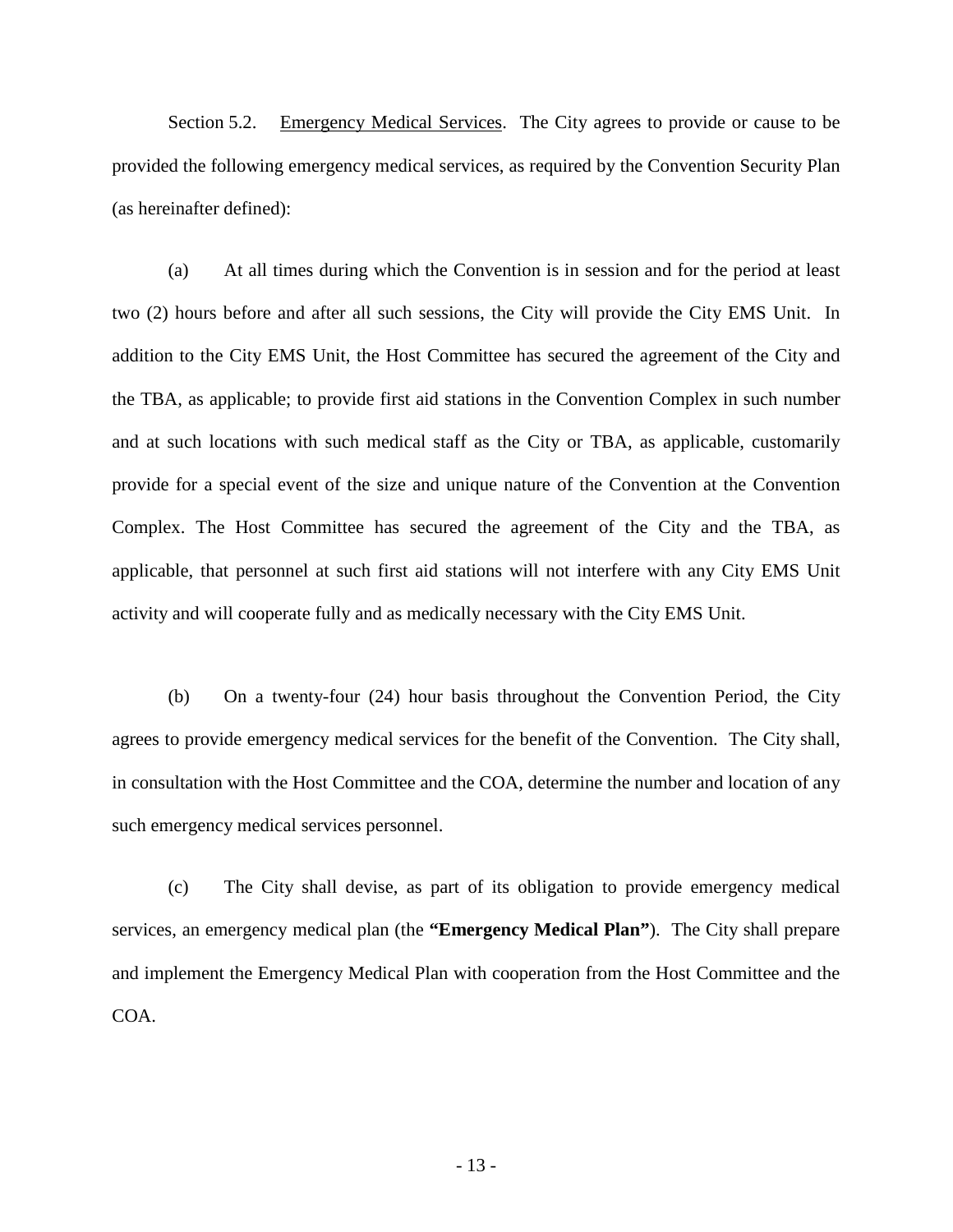Section 5.3. Parking Facilities. The COA (in consultation with the Host Committee and the City) shall develop a parking plan, subject in all respects to COA approval (the **"Parking Plan**") for the Convention. The City hereby agrees to cooperate with the COA and the Host Committee in the preparation and implementation of the Parking Plan. Such Parking Plan contemplates that the City provide, to the Host Committee or COA, certain parking spaces or parking garages, at a cost as mutually agreed upon by the City and Host Committee, as set forth in Exhibit A to this City Service Agreement for the exclusive use of the COA, and for additional parking areas through the street closures specified in the Parking Plan. The City hereby confirms its agreement to these commitments and to cooperate with the COA and the Host Committee in the preparation and implementation of the Parking Plan.

#### Section 5.4. Security and Related Protective Services.

(a) The City, by and through the Tampa Police Department acting as the lead local agency (the "**Lead Local Agency**"), agrees to procure and provide police and fire protection and assistance as shall be adequate to the needs of a convention the size and unique nature of the Convention and as specified in a Convention security plan to be jointly prepared by the Host Committee, the City, and the COA, in consultation with the TBA, and subject to approval by the COA, with advice from a professional security consultant designated by the COA for the Host Committee (the **"Convention Security Plan"**). The Convention Security Plan will include, without limitation, the use of City's Police Department and will (i) provide for security and crowd control (both inside and outside all applicable venues located in the City) and traffic control for activities related to the Convention during the License or Lease Periods; (ii) set forth the respective roles and responsibilities of all law enforcement personnel procured and provided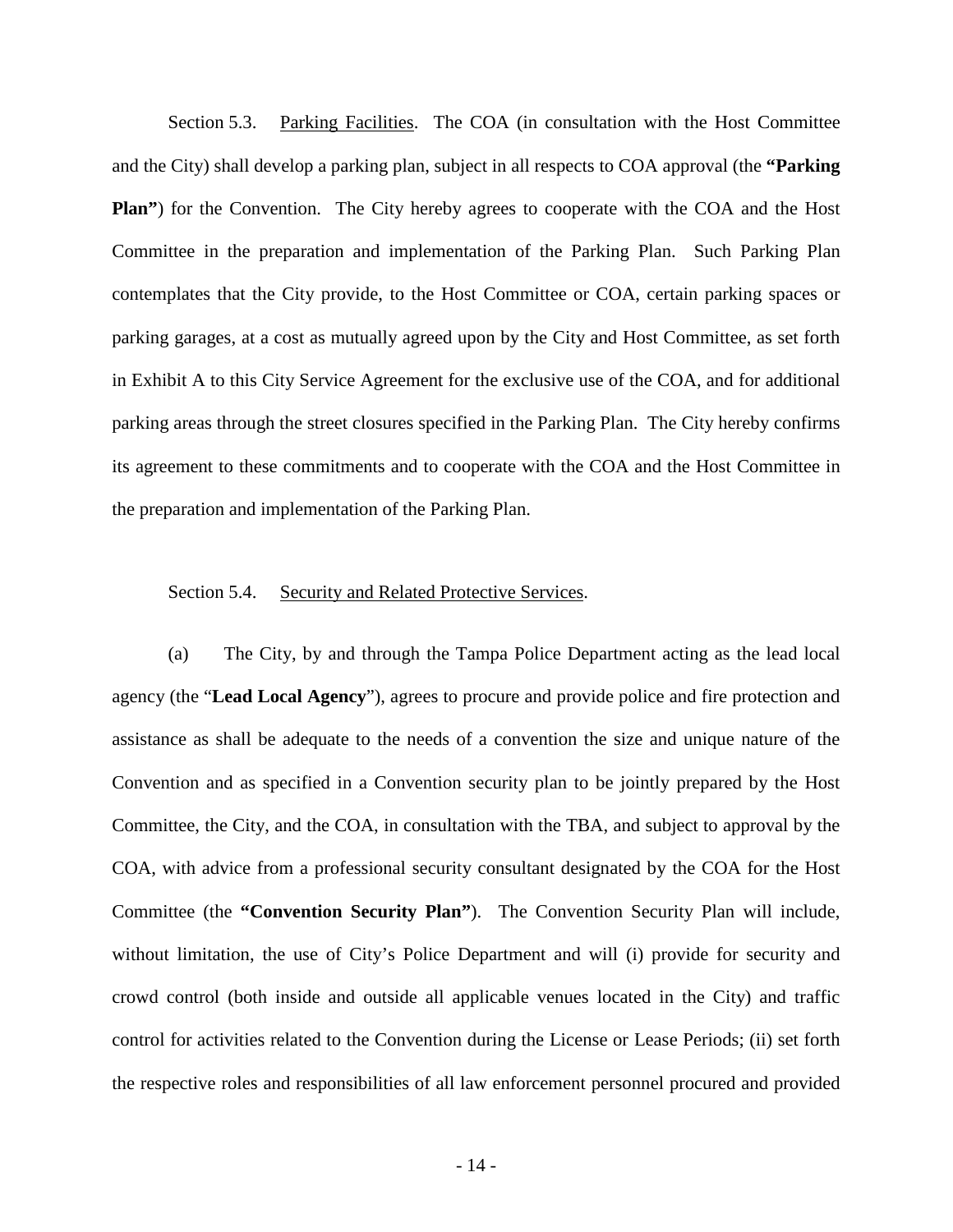by the Lead Local Agency (the **"City Police"**), the United States Secret Service, any security force of the Convention Complex, other private security personnel, and other federal, state, and local agencies; and (iii) take into account the requirements for security, crowd control, and traffic control in other cities in which earlier presidential nominating conventions of both political parties have been held. The Convention Security Plan will include, without limitation, provisions for securing the Convention Complex, all other Licensed or Leased Facilities, Special Event Venues, Ancillary Facilities, Associated Areas, and the hotels and motels housing participants of the Convention, and the public property surrounding or adjacent to the foregoing, as necessary. The Host Committee and COA will cooperate with the City in the development of the Convention Security Plan to ensure and provide for ample areas for the exercise of free speech and the communication of information at mutually agreed upon locations.

(b) In support of the foregoing, (i) the Lead Local Agency agrees to provide such number of City Police, inside and outside the Convention Complex, the other Licensed or Leased Facilities, Ancillary Facilities and Special Event Venues, as specified in the Convention Security Plan at all times during the License or Lease Periods; and (ii) the Host Committee has secured the agreement of the TBA and the City, as applicable, to provide private security personnel as specified in the Convention Security Plan and in sufficient number as is specified in the Convention Security Plan, inside the Convention Complex and other Licensed Facilities owned or operated by the TBA or the City as appropriate for a national political convention. The Host Committee has secured the agreement of the TBA and the City, as applicable, that such private security personnel will not interfere with Lead Local Agency activit[y][ies] and shall cooperate fully with the Lead Local Agency to ensure the public safety, all as determined by the Lead Local Agency.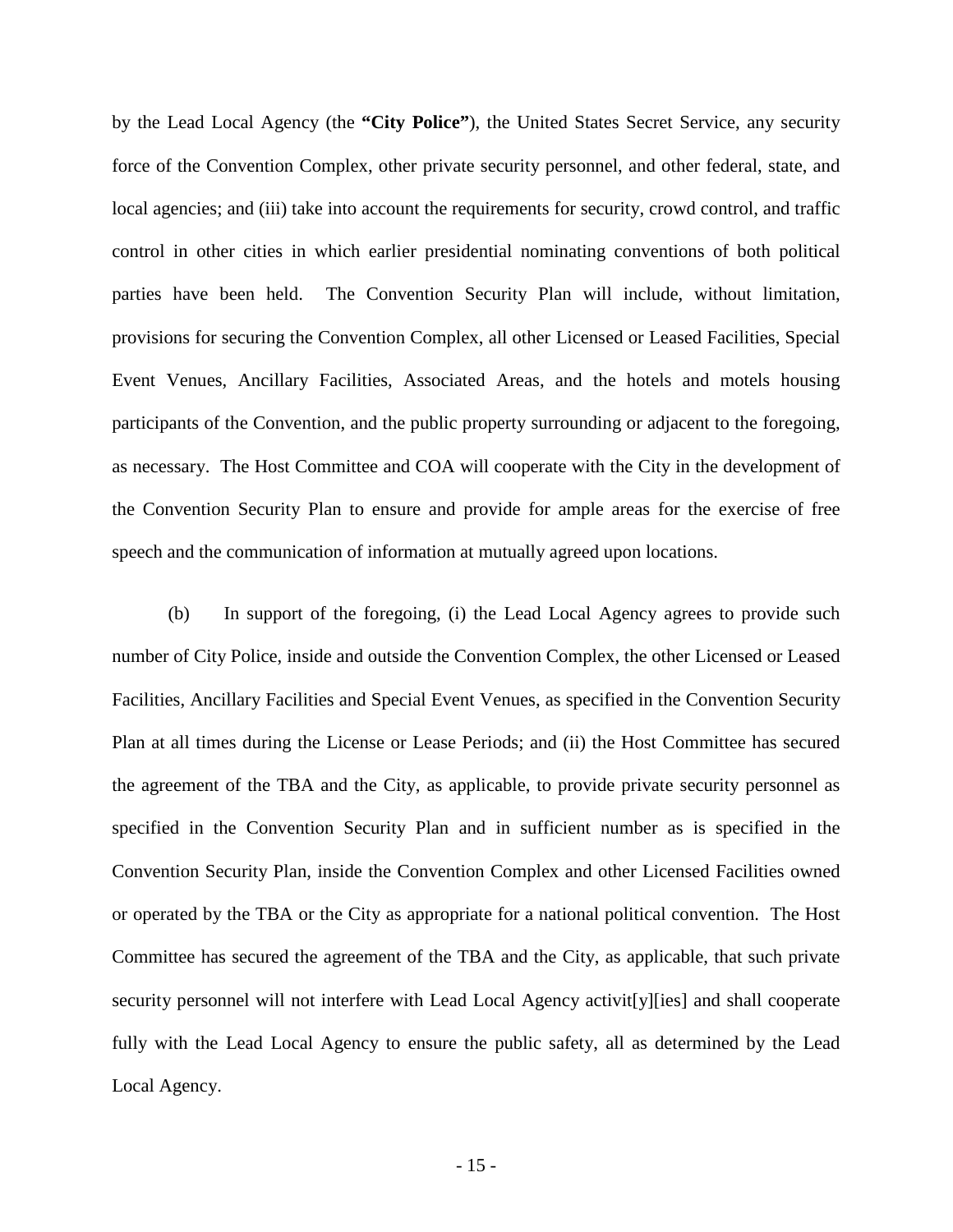(c) The Lead Local Agency shall provide adequate personnel to control ingress to and egress from the Convention Complex, the other Licensed or Leased Facilities Ancillary Facilities and the Special Event Venues, and, if so provided in the Convention Security Plan, the construction and maintenance of security barriers or other obstacles at the Convention Complex, other Licensed or Leased Facilities, Ancillary Facilities or elsewhere, the blockage of traffic, the closing of streets, the provision of restricted traffic lanes, and the provision of official escorts for certain vehicles (including, without limitation, vehicles transporting delegates), as specified in the Convention Security Plan.

(d) The Lead Local Agency agrees that during the License or Lease Periods with respect to the Convention Complex, and during the period of use (together with reasonable periods preceding and following such use) with respect to the other Licensed or Leased Facilities, the Special Event Venues, Ancillary Facilities and the Associated Areas, matters relating to control of ingress to and egress from such areas shall be subject to the ultimate authority of the COA, subject to the City's access requirements set forth in Section 4.1 of this City Service Agreement. Matters relating to law enforcement both within and outside the Convention Complex during the Convention Period shall be subject to the ultimate authority of the Chief of Police of the City, in consultation with the COA and the Host Committee.

(e) The COA, the Host Committee, and the City shall also mutually agree on a traffic control plan consistent with and in furtherance of the Convention Security Plan (the "**Traffic Control Plan**"). The Lead Local Agency will provide, during the Convention Period, adequate traffic control personnel to facilitate the orderly flow of traffic into, from, and between the Convention Complex, each of the other Licensed or Leased Facilities, Ancillary Facilities and the Special Event Venues used by the COA, each of the hotels and motels located within the City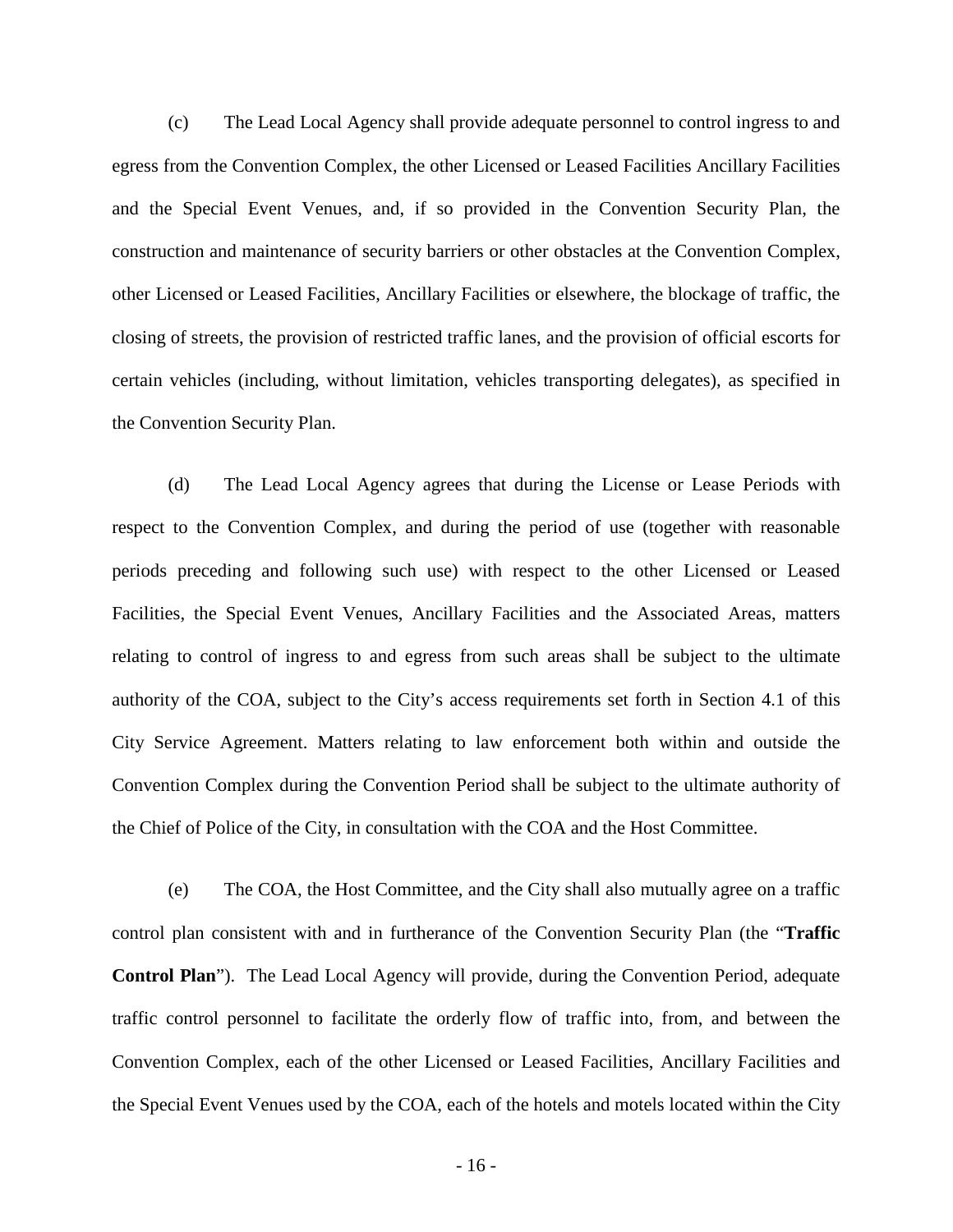housing participants of the Convention, and airports located within the City, pursuant to such Traffic Control Plan. The Host Committee has secured the agreement of the State of Florida and the cities of St. Petersburg and Clearwater to cooperate with the Lead Local Agency in the implementation of the Traffic Control Plan. The Traffic Control Plan will provide for exclusive use by the COA of space sufficient for the parking of 300 buses as close as possible to the Convention Complex to permit convenient and efficient debarkation and embarkation to and from the Convention Complex, if such bus parking area or bus pick-up area is not located at the Convention Complex. The Host Committee shall provide or cause to be provided shuttle buses for the transfer of attendees of the Convention and for other purposes. The Traffic Control Plan will include, without limitation, reasonable provisions, subject to applicable law, for ensuring vehicular and pedestrian movement's related to the Convention through the public property and Licensed or Leased Facilities, and the Special Event Venues, as necessary, as well as the closing of streets or other public byways the provision of restricted traffic lanes, and the provision of official escorts for certain vehicles (including, without limitation, vehicles transporting delegates), as necessary.

(f) The Lead Local Agency will provide adequate security as specified by the Convention Security Plan, including, without limitation, police protection and traffic control at and in all hotels and motels located within the City housing participants of the Convention including, without limitation, officers, delegates, and alternate delegates, of the Convention and employees, candidates, members of the Convention, and employees of the RNC and of the COA. The Lead Local Agency will also provide adequate security, as specified by the Convention Security Plan, to delegations, officers, and candidates of the Convention, and designated officials of the RNC and the COA in transit between such hotels and motels and the Convention Complex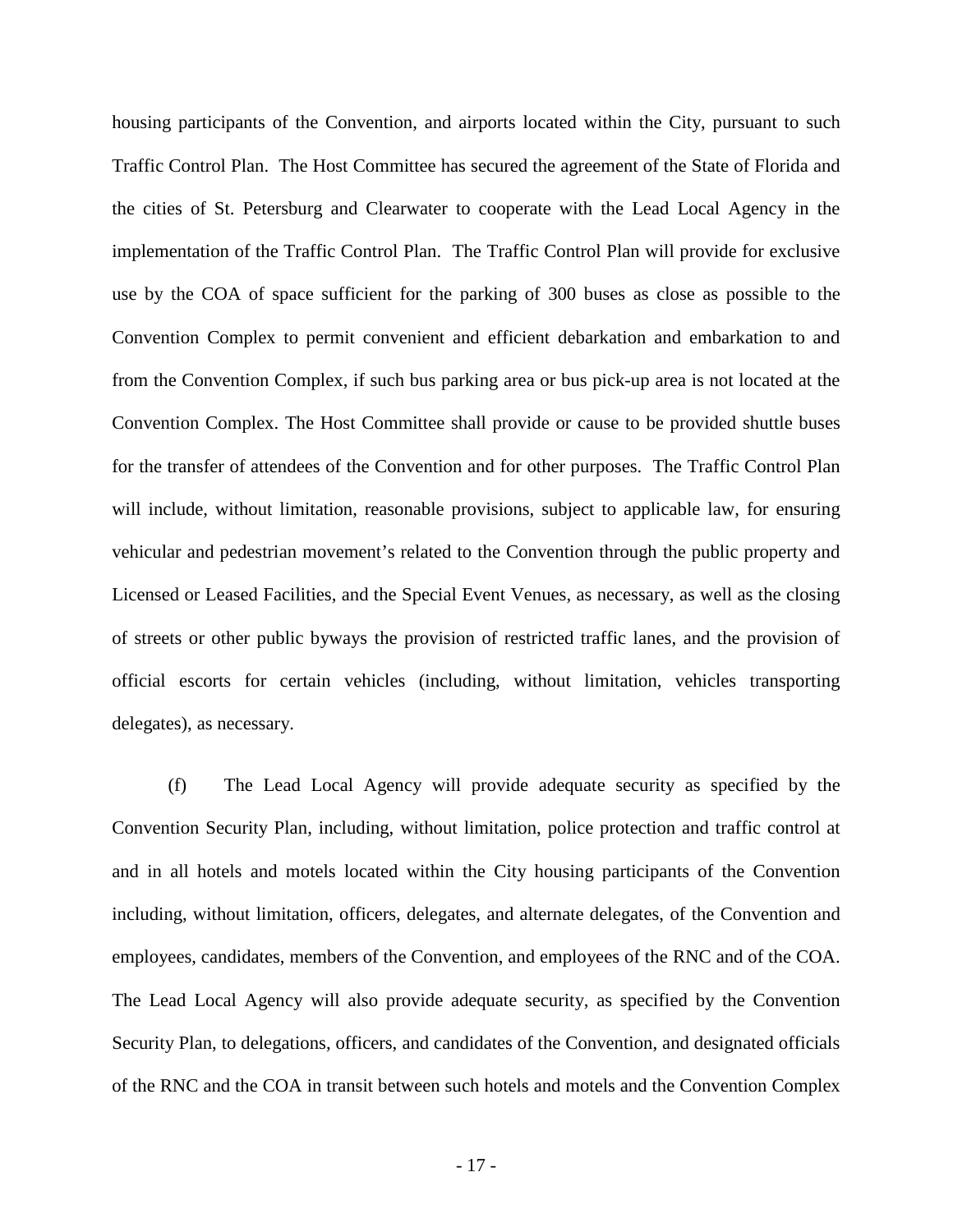and other Licensed or Leased Facilities during the License or Lease Periods. Notwithstanding anything to the contrary herein, this City Service Agreement imposes only a general duty to protect the public at large and does not create a specific duty owing to any particular individuals.

(g) The City has designated Assistant Chief Marc Hamlin (the "**Lead Person**") from the Lead Local Agency to supervise the security services to be provided pursuant to this Section 5.4 and to serve as liaison and to coordinate with appropriate personnel of the Host Committee, the COA, the United States Secret Service, and any security force of the Convention Complex. The City agrees not to replace the Lead Person without the prior consent of the Host Committee and the COA; provided, however, that if the Lead Person is unable to serve in this position, the City may replace him/her after consultation with the COA and the Host Committee. The Lead Person or his/her designee shall be available on a twenty-four (24) hour basis during all License Periods.

(h) The Lead Local Agency shall provide the COA with radio communication facilities, including, without limitation, hand held radios operating on appropriate security frequencies, to permit efficient communication with law enforcement personnel of the City. The Host Committee agrees to promptly return to the City such radio communication facilities after the Convention Period in good and operable condition, reasonable wear and tear excepted.

(i) The Lead Local Agency shall provide a secure weapons storage facility for firearms and weapons not allowed to be carried in the Licensed or Leased Facilities.

(j) The parties hereto anticipate that certain financial assistance will be provided by the federal government (the "**Security Subsidy**") to the Lead Local Agency to fully and completely fund and/or reimburse the necessary costs incurred, and to be incurred by the Lead

- 18 -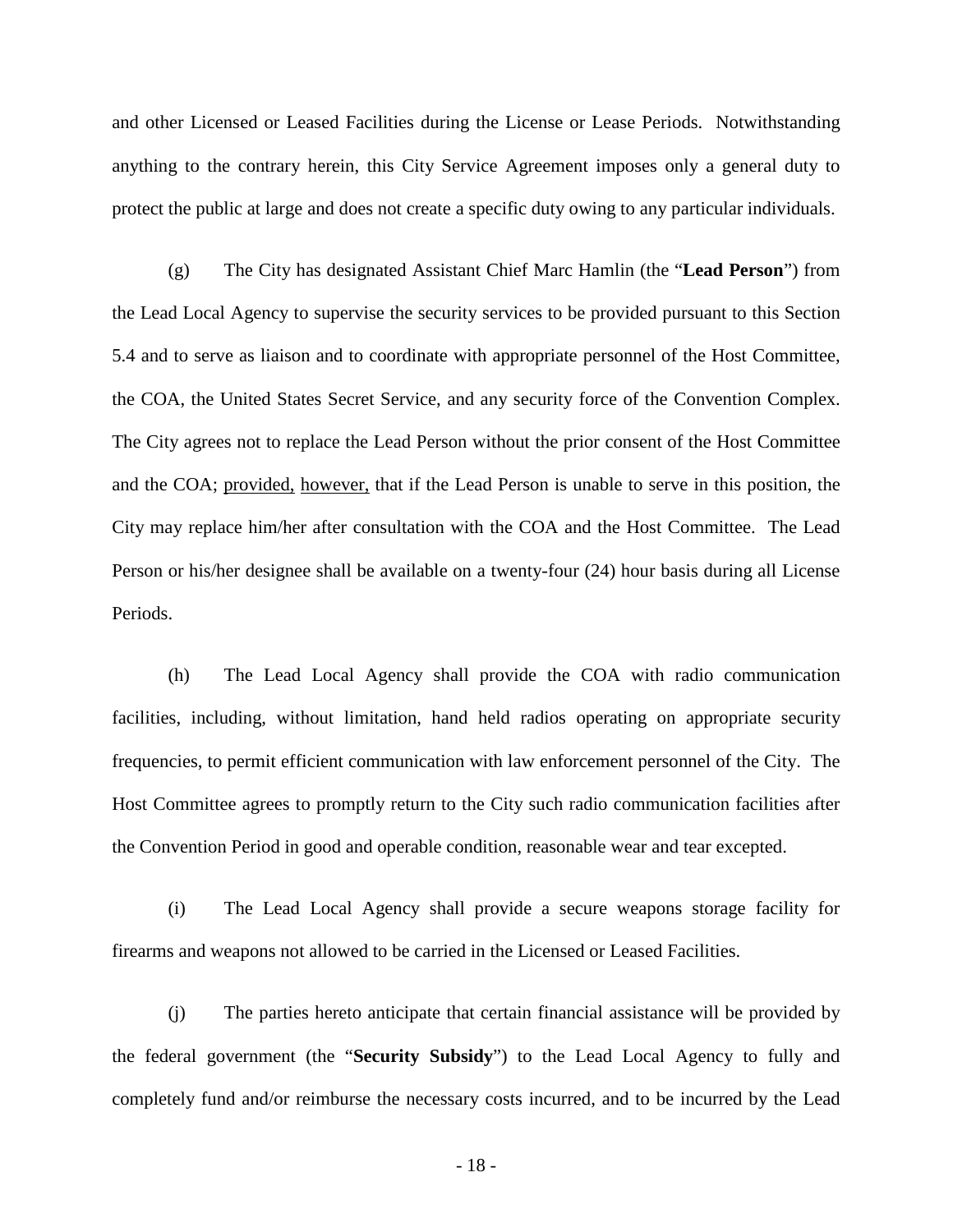Local Agency in providing the services described in Sections 5.2, 5.3 and 5.4 pursuant to the Security Plan. However, to the extent that such monies are not provided, or if provided, are insufficient to fully fund or reimburse the cost of the services reasonably incurred, or to be reasonably incurred pursuant to the Security Plan as described in Sections 5.2, 5.3 and 5.4, the Host Committee agrees to reimburse the Lead Local Agency for all such reasonable costs, other than those ordinary costs of providing security or medical services which the Lead Local Agency would otherwise reasonably incur if the Convention were not held in the City (by way of illustration only, such reimbursable costs will include all reasonable costs incurred by the Lead Local Agency in requiring its own employees to work overtime and/or shifts that the Lead Local Agency would not otherwise need to deploy but for the Convention).

(k) In the event that the Security Subsidy has not been duly appropriated and irrevocably committed for the benefit of the Lead Local Agency in an amount to fully and completely fund and/or reimburse the necessary costs incurred, and to be incurred by the Lead Local Agency in providing the services described in Sections 5.2, 5.3 and 5.4 pursuant to the Security Plan, on or before June 1, 2012, the City and the Host Committee agree that they shall cooperate in good faith in an effort to resolve how such costs can be paid in a manner that is reasonable and fiscally prudent to both parties. The Host Committee and the City further agree that if the City and the Host Committee are unable to reach a resolution consistent with this Section 5.3(k) by June 30, 2012, it shall be deemed a material breach of Sections 5.2, 5.3 and 5.4 herein and the City shall not be required or obligated to provide the services described in Section 5.2, 5.3 and 5.4.

(l) The Host Committee acknowledges and agrees that it is in the best interests of both the Convention and the Host Committee to have the Lead Local Agency act as the sole and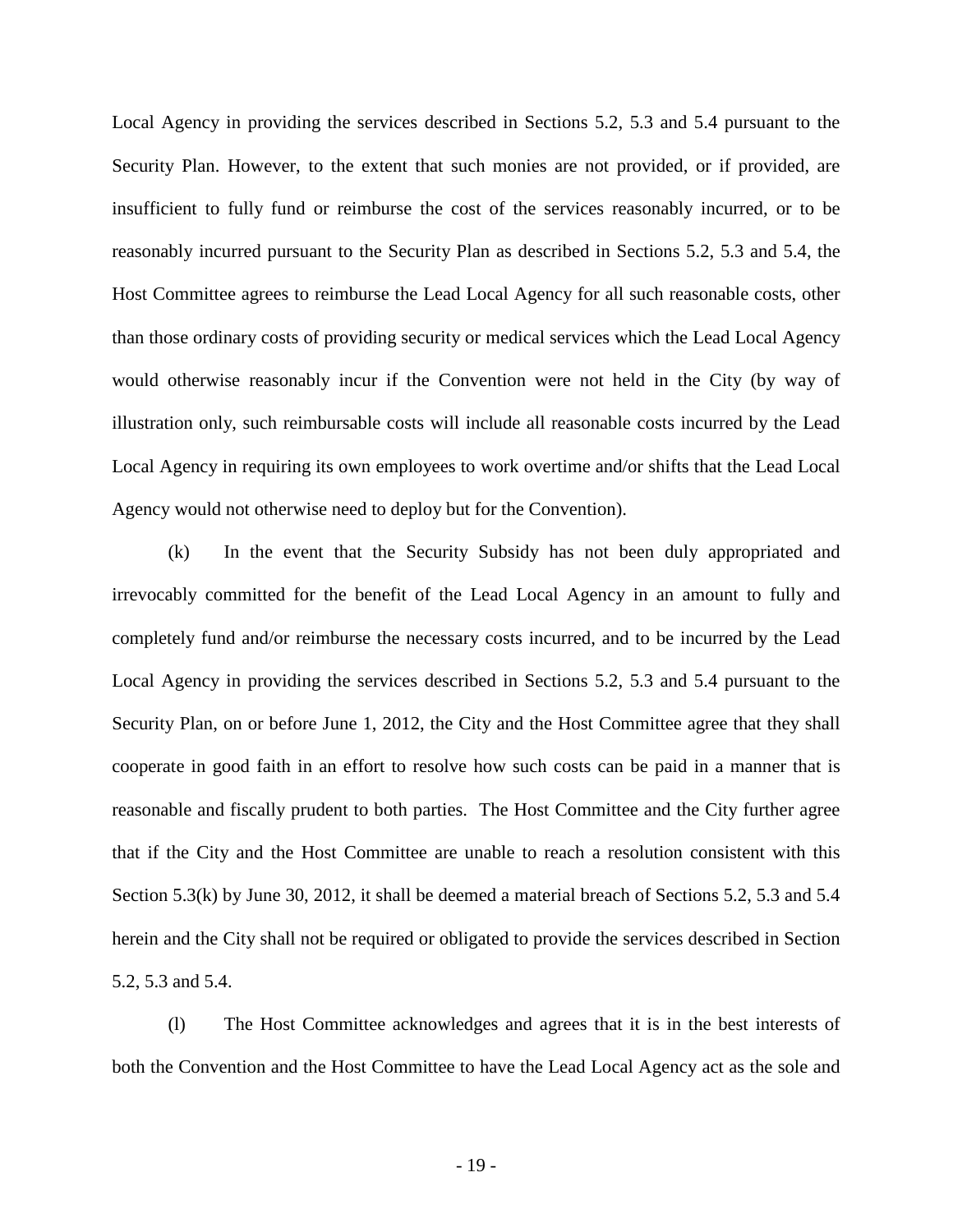exclusive fiscal agent for purposes of receiving and distributing the financial assistance described in Section 5.4 (j) hereof, regardless of whether such assistance is to be used for Convention security within or outside the boundaries of the City. The Lead Local Agency agrees that it shall receive and distribute such assistance pursuant to the terms and conditions imposed by the federal and/or state government and any other agreement[s] the Lead Local Agency may enter into with other providers of police and fire protection and assistance as shall be adequate to the needs of a convention the size and unique nature of the Convention and as specified in the Convention Security Plan.

Section 5.5. Technology and Telecommunications Services. The COA shall prepare, in consultation with the City and the Host Committee, a technology and telecommunications plan (the **"Technology and Telecommunications Plan"**), but in all respects subject to approval by the COA. It is contemplated that the Technology and Telecommunications Plan will provide, for the use, for purposes of the Convention, of certain goods and equipment meeting the specification provided by the COA that the City would provide. The City hereby agrees to provide such goods and equipment and to lend such goods and equipment to the Host Committee, and to authorize the Host Committee to re-lend such goods and equipment to the COA for use in connection with the Convention. The Host Committee agrees to use its best efforts to promptly return to the City such goods and equipment after the Convention Period, in good and operable condition, reasonable wear and tear excepted. Notwithstanding any other provision in this City Service Agreement, the parties agree that the City will not charge the Host Committee for any reasonable use of City-owned equipment, unless such City-owned equipment was acquired pursuant to a written request by the Host Committee.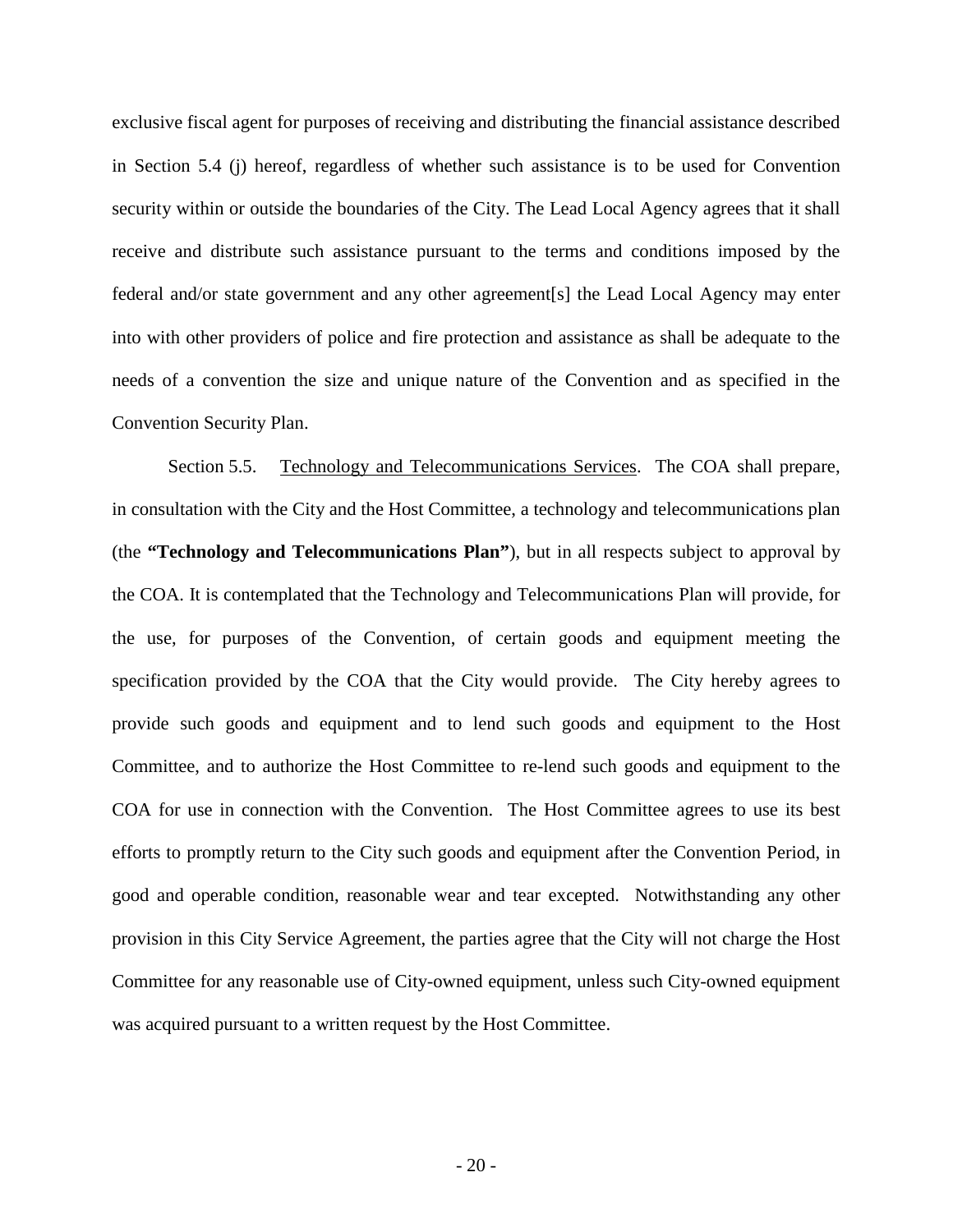Section 5.6. Delegate Experience. The Host Committee has agreed to provide a comprehensive package of amenities and experiences for all delegates to the Convention, including, without limitation, the welcoming ceremony, welcoming activities, delegate receptions, special events, decorations, and volunteer support (the **"Delegate Experience Package**"). The City agrees to cooperate with the Host Committee in implementing the Delegate Experience Package.

Section 5.7. Alcoholic Beverages. The City hereby agrees to use its best efforts to ensure that its officials, contractors, employees, and guests do not bring alcoholic beverages into the Convention Complex or onto the grounds thereof during the Convention Period other than as authorized by the COA.

# **ARTICLE 6. OTHER COVENANTS OF THE CITY**

Section 6.1. Indemnification and Insurance.

(a) The Host Committee agrees to indemnify and hold harmless the City and all officials, employees, agents, consultants, contractors, subcontractors at any tier, or vendors of the City (collectively, the "**City Indemnified Parties**") from and against any and all costs which may be imposed upon, incurred by, or asserted against any of the City Indemnified Parties, arising out of or relating to (i) the performance or breach of the obligations and representations of the Host Committee, the RNC, the COA and all of their members, directors, officers, officials, employees, agents, attorneys, volunteers and consultants under this City Service Agreement, the Site Agreement, or any related agreements entered into by the Host Committee or to which the Host Committee, the RNC, and the COA are otherwise bound; (ii) any other acts or omissions of the Host Committee, the RNC, the COA or of any of their officers, directors, officials,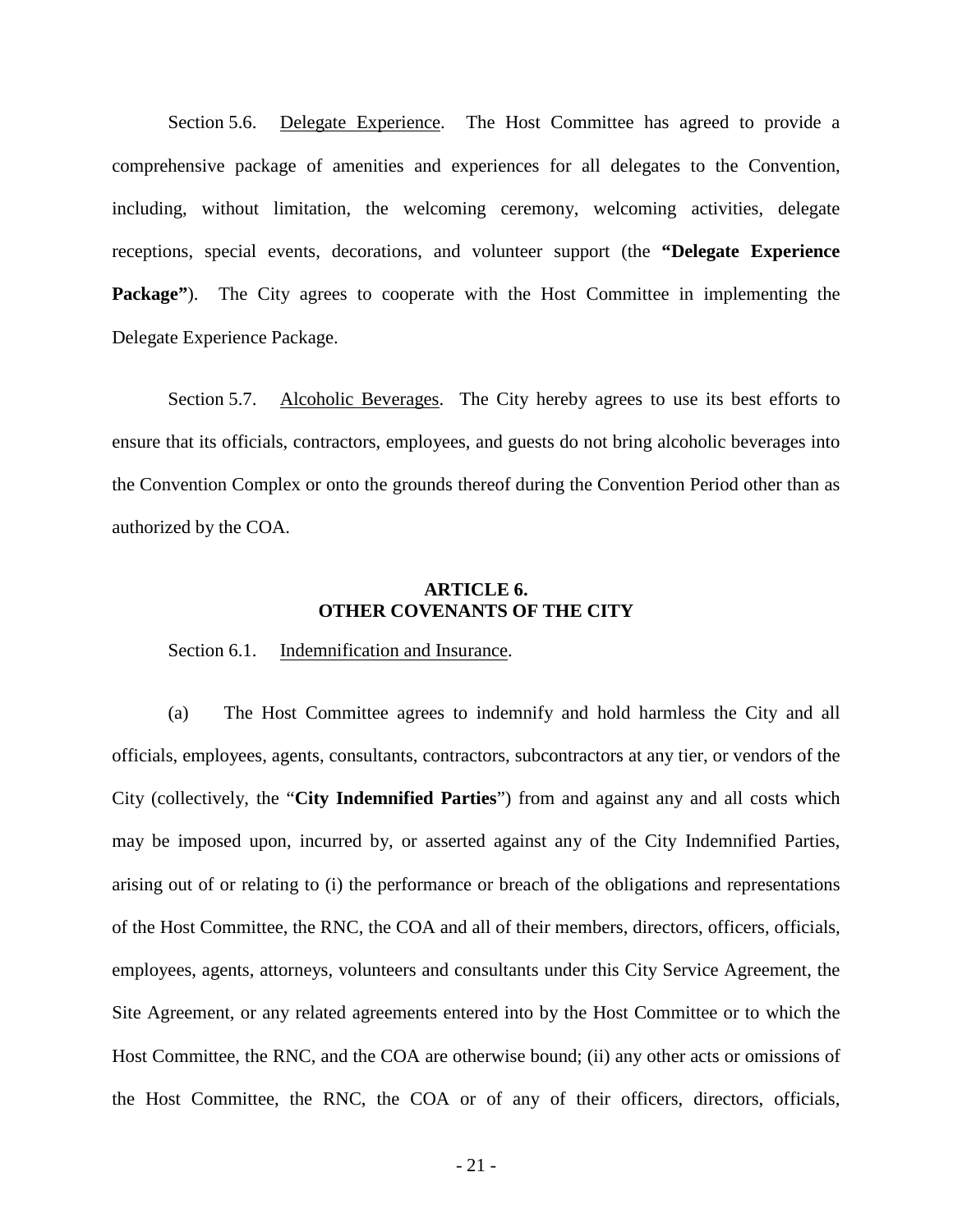employees, agents, attorneys, volunteers, consultants, contractors, subcontractors at any tier, or vendors arising out of or related to the Convention; (iii) any other activities contemplated by this City Service Agreement or the Site Agreement, to be undertaken by the Host Committee, the RNC or the COA; or (iv) any bodily injury, personal injury (including death), or property damage sustained by any person, entity, or organization relating to the work of contractors hired by the Host Committee, the RNC, or the COA pursuant to the Site Agreement and all activities related to the Convention or services to be provided by the Host Committee, the RNC, the COA or controlled, managed, organized, or coordinated by the Host Committee, the RNC or the COA pursuant to this City Service Agreement, the Site Agreement, or any related agreements entered into by the Host Committee or to which the Host Committee, the RNC or the COA are otherwise bound; other than, with respect to the City Indemnified Parties, such costs which may be imposed upon, incurred by, or asserted against, the City Indemnified Parties, arising out of or relating to the fraud, willful misconduct, or gross negligence of the City Indemnified Parties and others for whom the City Indemnified Parties are legally responsible. Nothing contained in this subparagraph (a) shall waive, nor shall be construed to waive any rights and benefits the Host Committee has with regard to its status under any of the insurance coverages described in subparagraph (c) of this Section 6.1.

(b) The City agrees to indemnify and hold harmless the Host Committee, the RNC, the COA, and all of their members, directors, officers, officials, employees, agents, attorneys, volunteers, and consultants of the RNC and of the COA (collectively, the "**Host Committee Indemnified Parties**") from and against any and all costs which may be imposed upon, incurred by, or asserted against any of the Host Committee Indemnified Parties, arising out of or relating to (i) the performance or breach of the obligations and representations of the City under this City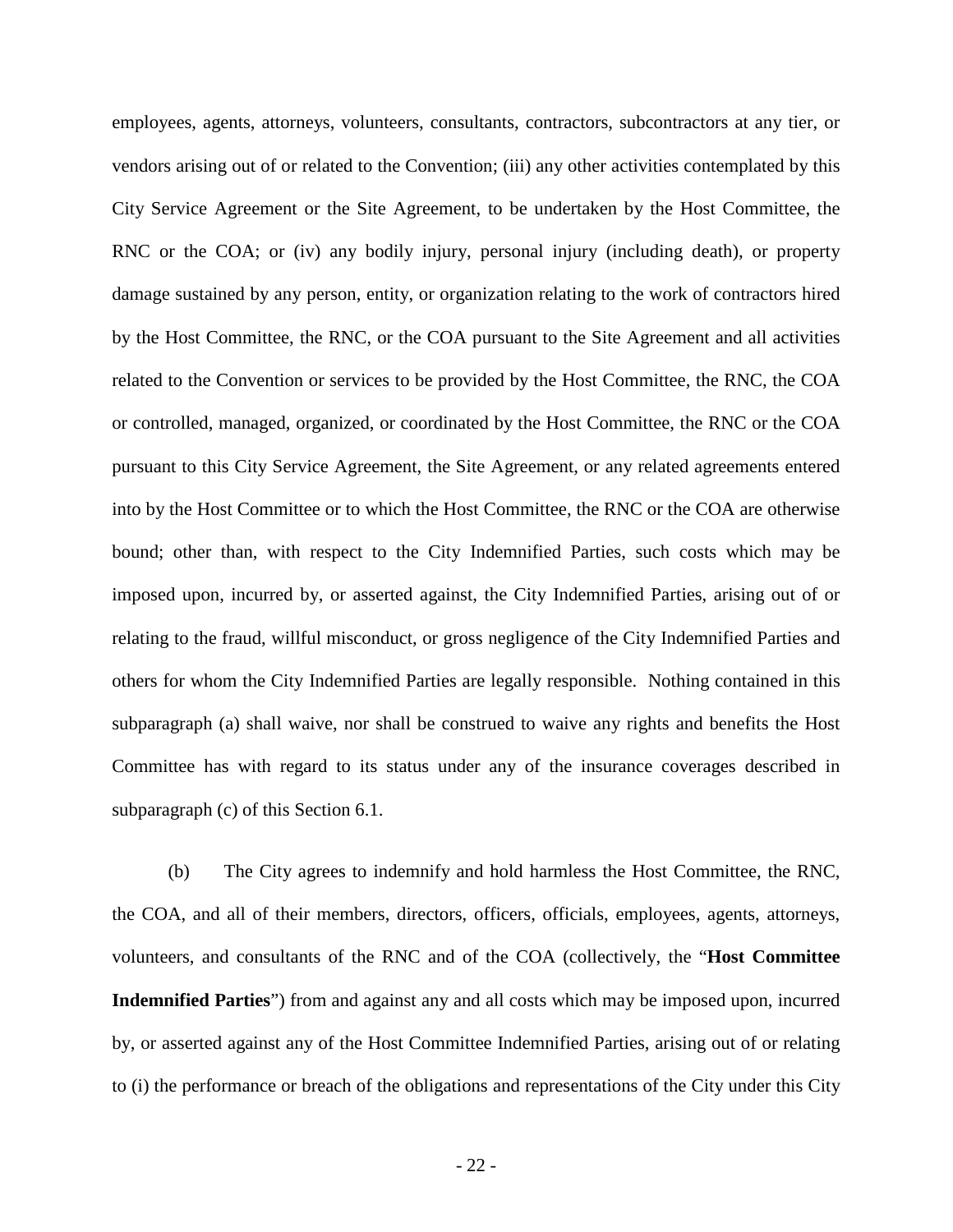Service Agreement, or any related agreements entered into by the City or to which the City is otherwise bound; (ii) any other acts or omissions of the City or its officials, employees, agents, consultants, contractors, subcontractors at any tier, or vendors arising out of or related to the Convention; (iii) any other activities of any of the City contemplated by this Agreement or the Site Agreement, to be undertaken by the City; or (iv) any bodily injury, personal injury (including death), or property damage sustained by any person, entity, or organization related to the services to be provided by the City pursuant to this City Service Agreement, or any related agreements entered into by the City or to which the City is otherwise bound; other than, with respect to the Host Committee Indemnified Parties, such costs which may be imposed upon, incurred by, or asserted against, the Host Committee Indemnified Parties, arising out of or relating to the fraud, intentional and/or willful misconduct, or gross negligence of the Host Committee Indemnified Parties and others for whom such Host Committee Indemnified Party is legally responsible. Nothing contained in this subparagraph (a) shall waive, nor shall be construed to waive any rights and benefits the City has with regard to its status under any of the insurance coverages described in subparagraph (c) of this Section 6.1.

(c) The Host Committee shall obtain at its cost, the insurance coverages as shown in Exhibit B to this City Service Agreement which is incorporated hereto (the "**Insurance Coverages**"), and shall provide upon request to the City's Director of Risk Management one or more certificates of insurance evidencing such Insurance Coverages. On or before June 1, 2011, the Host Committee and the City shall mutually agree as to whether such Insurance Coverages shall be subject to a deductible. In the event that the parties agree to a deductible for any or all of the Insurance Coverages, it is acknowledged and agreed by the parties hereto that the Host Committee will pay the complete and total cost of such deductible. The Insurance Coverages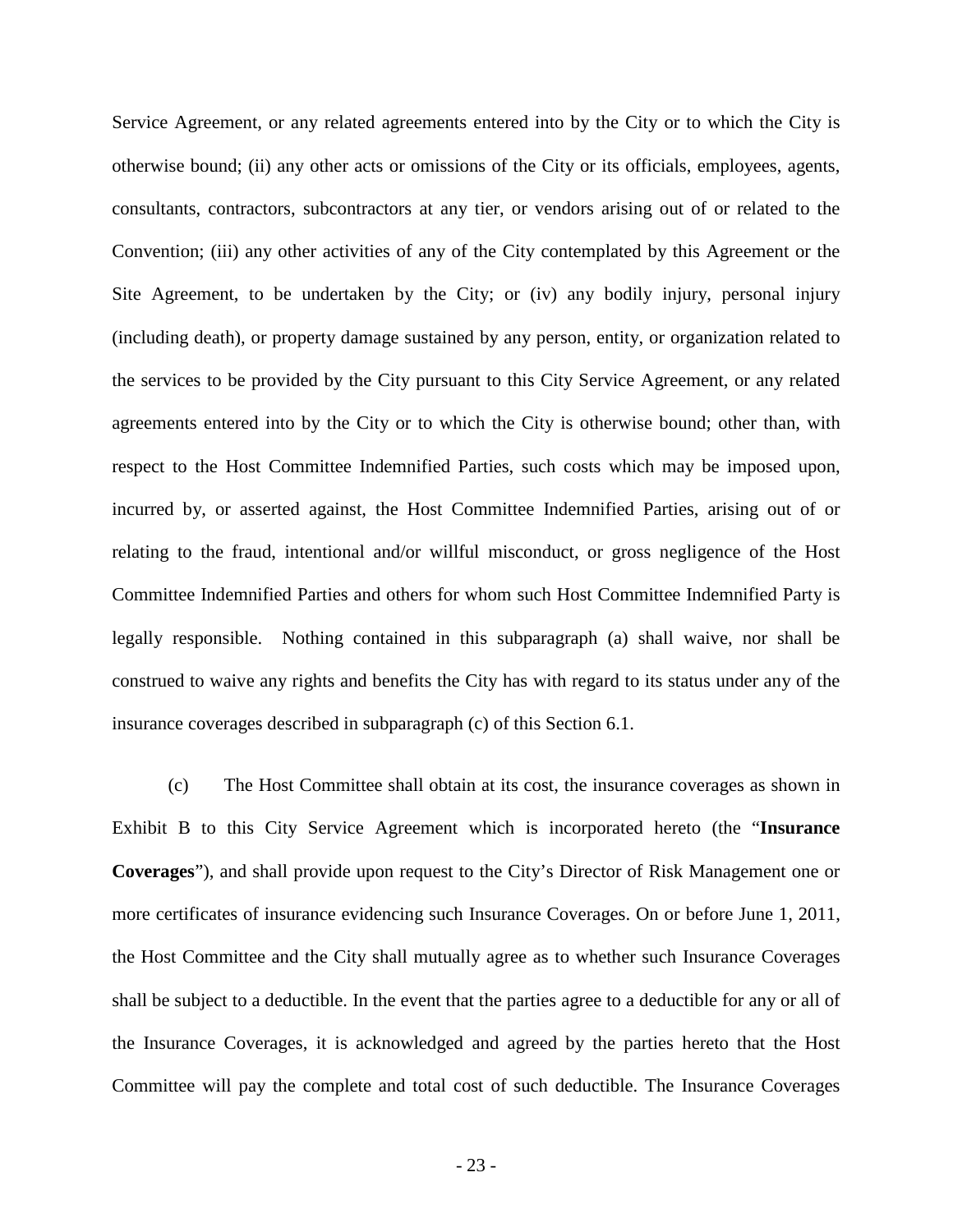shall become effective on such dates as required by the City's Director of Risk Management, and the COA provided that such Insurance Coverages shall be in effect during the License or Lease Periods or beginning on the date a facility or service is to be provided to the COA under the Site Agreement, or any other license or similar agreement with any other owner or operator of any Licensed or Leased Facility or Special Event Venue (as each such term is defined in the Site Agreement), under insurance policies issued by companies authorized to do business in the State of Florida, naming the RNC, the COA, the Host Committee and the City as primary or named insured parties (collectively, the **"Insured Parties"**). As a precondition to contracting, the Host Committee shall require all agreements related to or in connection with the Convention with all contractors, subcontractors at any tier, vendors, concessionaires, and other persons performing services for the Host Committee, the City, or the News Media at the Licensed or Leased Facilities, to require such contractors, subcontractors, vendors, concessionaires, or other persons to provide a certificate of insurance naming the Insured Parties as additional insured or additional named insured parties and waiving subrogation under various coverages, and to indemnify and hold harmless the Insured Parties as provided in this City Service Agreement.

(d) The City reserves the right to maintain self-insurance for, without limitation, (i) workers' compensation insurance as required by applicable law; and (ii) automobile liability coverage protecting against claims for bodily injury and death and property damage.

(e) Nothing herein shall waive or amend nor shall be construed to waive or amend any defense, privilege or immunity which the City and its officials, employees, or agents, may have under the doctrine of sovereign immunity, common law immunity or other Florida law in connection with any claim arising under this subsection, all of which are hereby reserved by the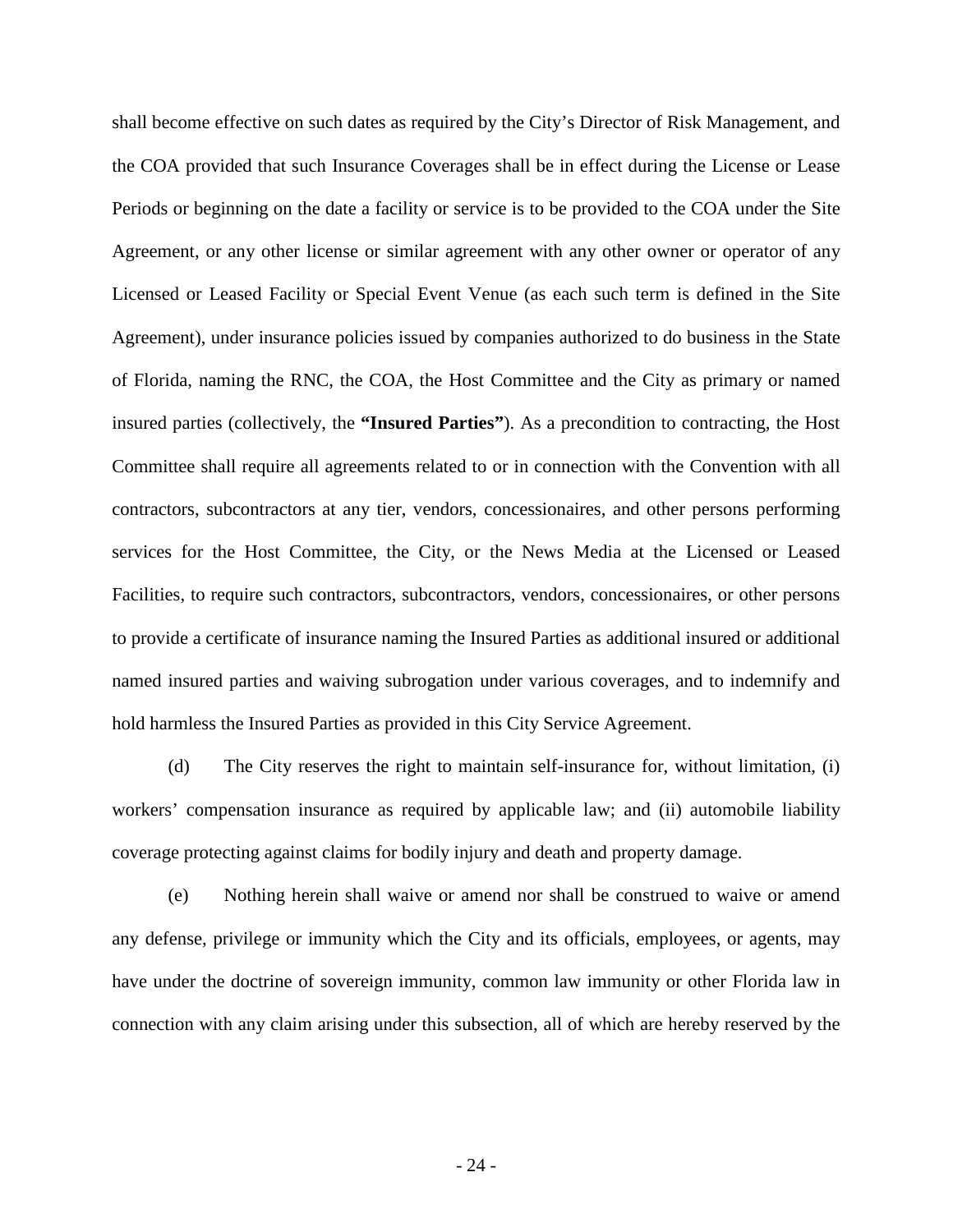City, as applicable. Any claim for indemnity made under this subsection shall comply with the notice and pre-suit conditions found at Section 768.28, Florida Statutes.

#### Section 6.2. Financing of Facilities and Services.

(a) The Host Committee has assembled a comprehensive proposal to host the Convention which contains, among other items, the City's provision of Customary Services to the Host Committee as an inducement to the RNC and the COA to enter into the Site Agreement.

(b) In consideration of the City's provision of Customary Services and in addition to the payments otherwise provided for and required in this City Service Agreement, including Sections 4.2, 5.2, 5.3 and 5.4 hereof and other than those ordinary costs in providing the Customary Services, the Host Committee agrees to reimburse the City for reasonable, anticipated costs after exhausting all funds received from the anticipated Security Subsidy (by way of illustration only, such costs may include all costs incurred by the City in requiring its own employees to work overtime and/or shifts that the City would not otherwise need to deploy but for the Convention; the costs incurred by the City in the clean-up of streets and other public areas including waste removal, professional service costs incurred by the City). For the avoidance of doubt, any expenditure directly or indirectly related to the implementation of the Security Plan will be paid from the Security Subsidy.

(c) In connection with the performance of the City's provision of Customary Services to the Host Committee, the City shall use its best efforts to comply, to the extent applicable, with provisions of the Federal Election Campaign Act, the Presidential Election Campaign Fund Act, and the regulations of the Federal Election Commission promulgated thereunder, including, without limitation, 11 C.F.R. §§ 9008.8(b)(I) and (2); 9008.52; and 9008.53.

- 25 -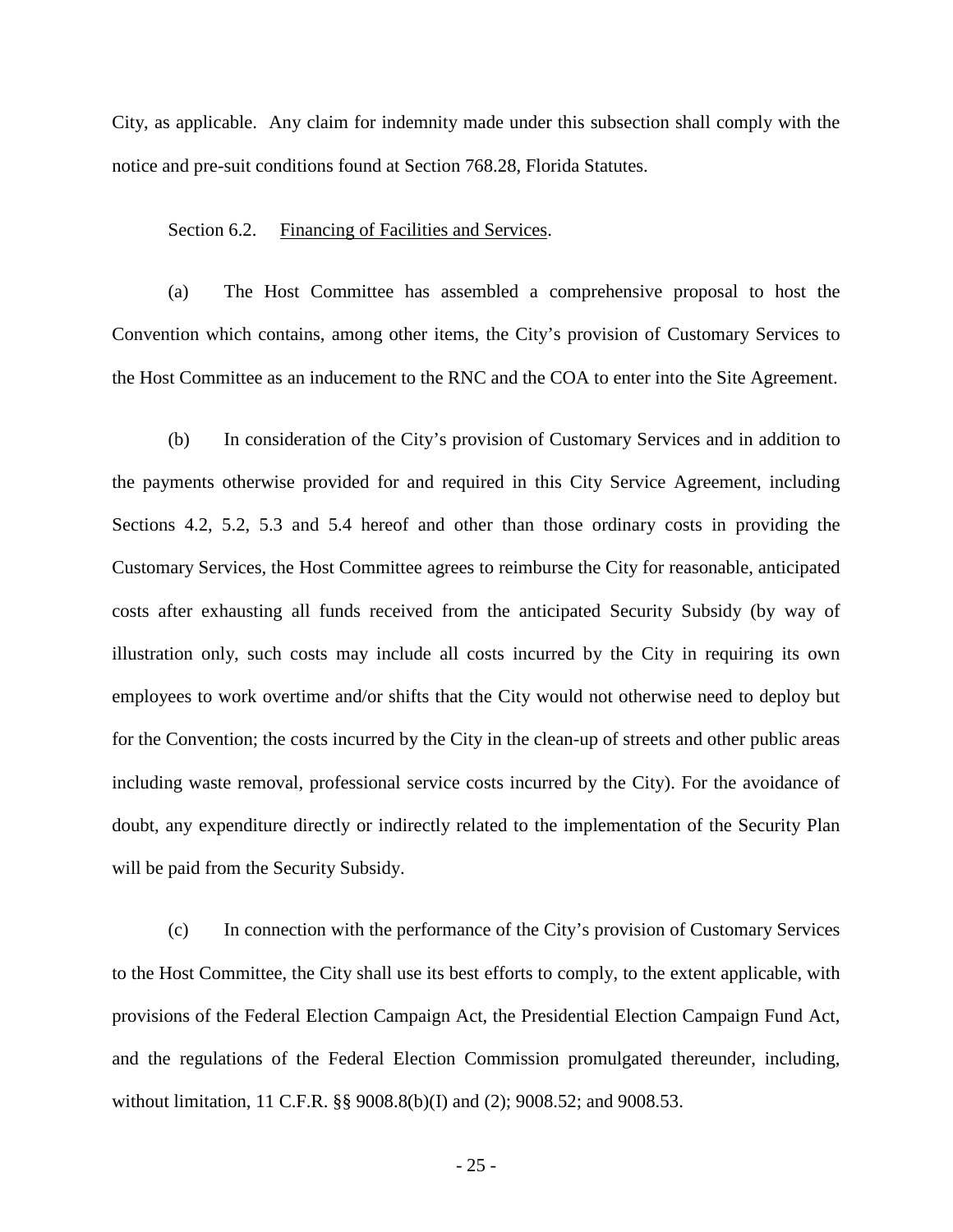Section 6.3. Advertising Displays.

(a) The City shall take any action necessary to allow the Host Committee and its assigns to hang or display signage relating to the Convention on public or private property leased or otherwise made available by the property owner to the Host Committee.

(b) The City shall take any action necessary to provide for display of signage on and along the right-of-way surrounding the Tampa International Airport, in the City's downtown, in the Westshore hotel district, and in the Ybor City district.

(c) The City shall take any action necessary to allow private entities to appropriately display signage, upon Host Committee approval, up to thirty (30) days prior to the Convention Period and up to one (1) week following the Convention Period.

Section 6.4. Accessibility for the Disabled. The City agrees that, to the best of its belief, any Licensed or Leased Facilities and Special Event Venues under its exclusive control to be used in connection with the Convention are compliant with the Americans with Disabilities Act of 1990 as the same may be amended, and all rules and regulations promulgated thereunder (collectively, the **"ADA"**), including, without limitation, (a) the City's policies, practices, procedures, and eligibility criteria; (b) the provision of auxiliary aids and services within all such Licensed or Leased Facilities and Special Event Venues; (c) architectural, communications, and transportation barriers within all such Licensed or Leased Facilities and Special Event Venues; and (d) the availability of wheelchair seating spaces in any and all assembly areas in such Licensed or Leased Facilities and Special Event Venues.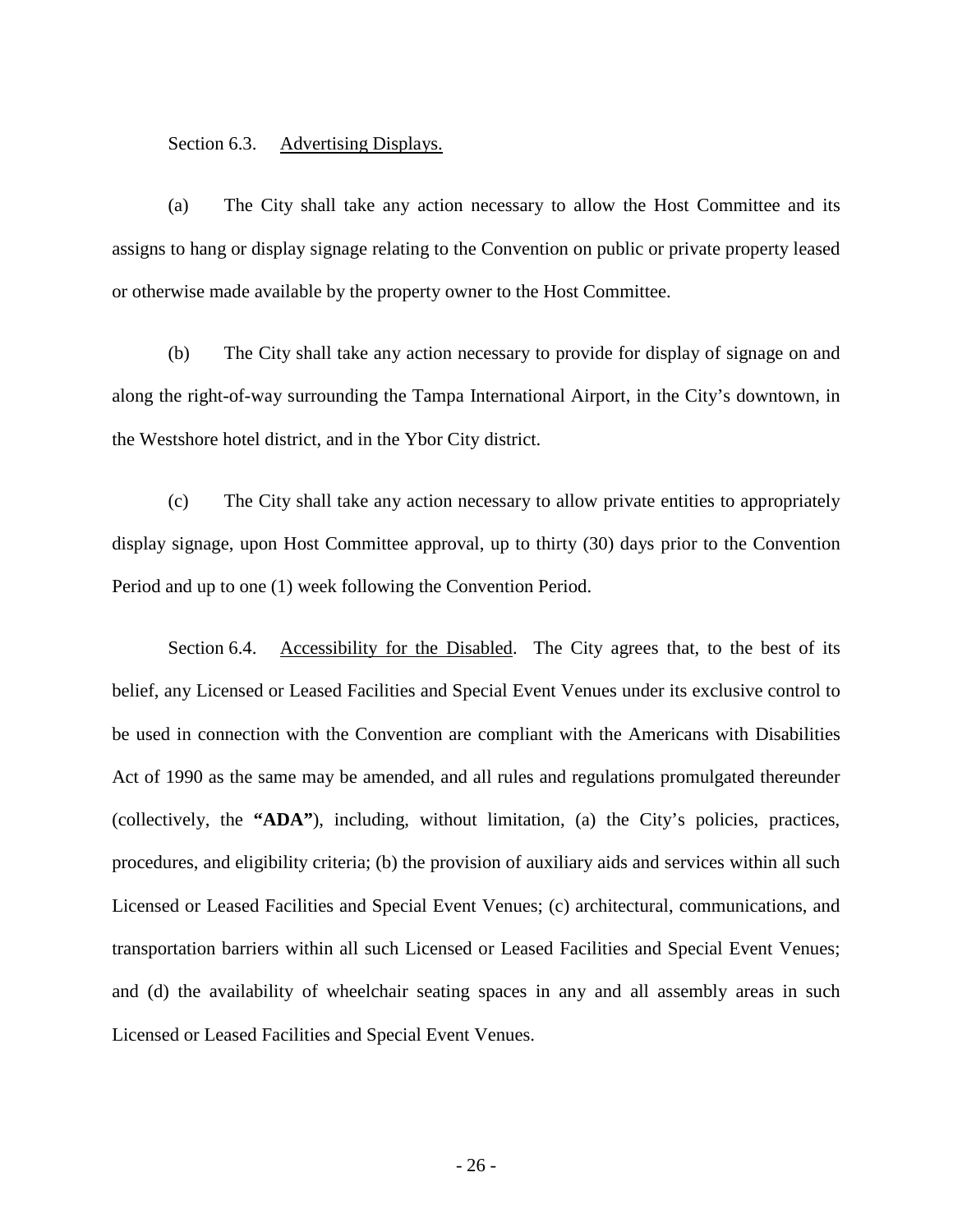# **ARTICLE 7. REPRESENTATIONS AND WARRANTIES OF THE PARTIES**

Section 7.1. Representations and Warranties of the Host Committee. The Host Committee hereby represents and warrants as follows:

(a) The Host Committee is a non profit corporation that has filed for status as a tax exempt,  $501(c)(3)$  corporation, validly subsisting under the laws of the State of Florida, and has the corporate power and authority and the legal right to execute, deliver, and perform this City Service Agreement. The Host Committee is, and shall at all times during the Term of this City Service Agreement maintain its status as, a not for profit corporation organized under the laws of the State of Florida. In addition, the Host Committee has applied to be a corporation exempt from federal taxes under Section  $501(c)(3)$  of the Internal Revenue Code. Once such status is obtained, the Host Committee shall maintain such status at all times during the Term of this City Site Agreement.

(b) The Host Committee has taken all necessary corporate action to authorize and approve the execution, delivery, and performance of this City Service Agreement by the Host Committee.

(c) This City Service Agreement has been duly and validly authorized, executed, and delivered by the Host Committee and, assuming the due authorization and execution hereof by the other party hereto, constitutes a valid, legal, and binding obligation of the Host Committee enforceable in accordance with its terms, subject only to such exceptions, if any, as are set forth in the opinion of counsel to the Host Committee attached as Exhibit C to this City Service Agreement.

- 27 -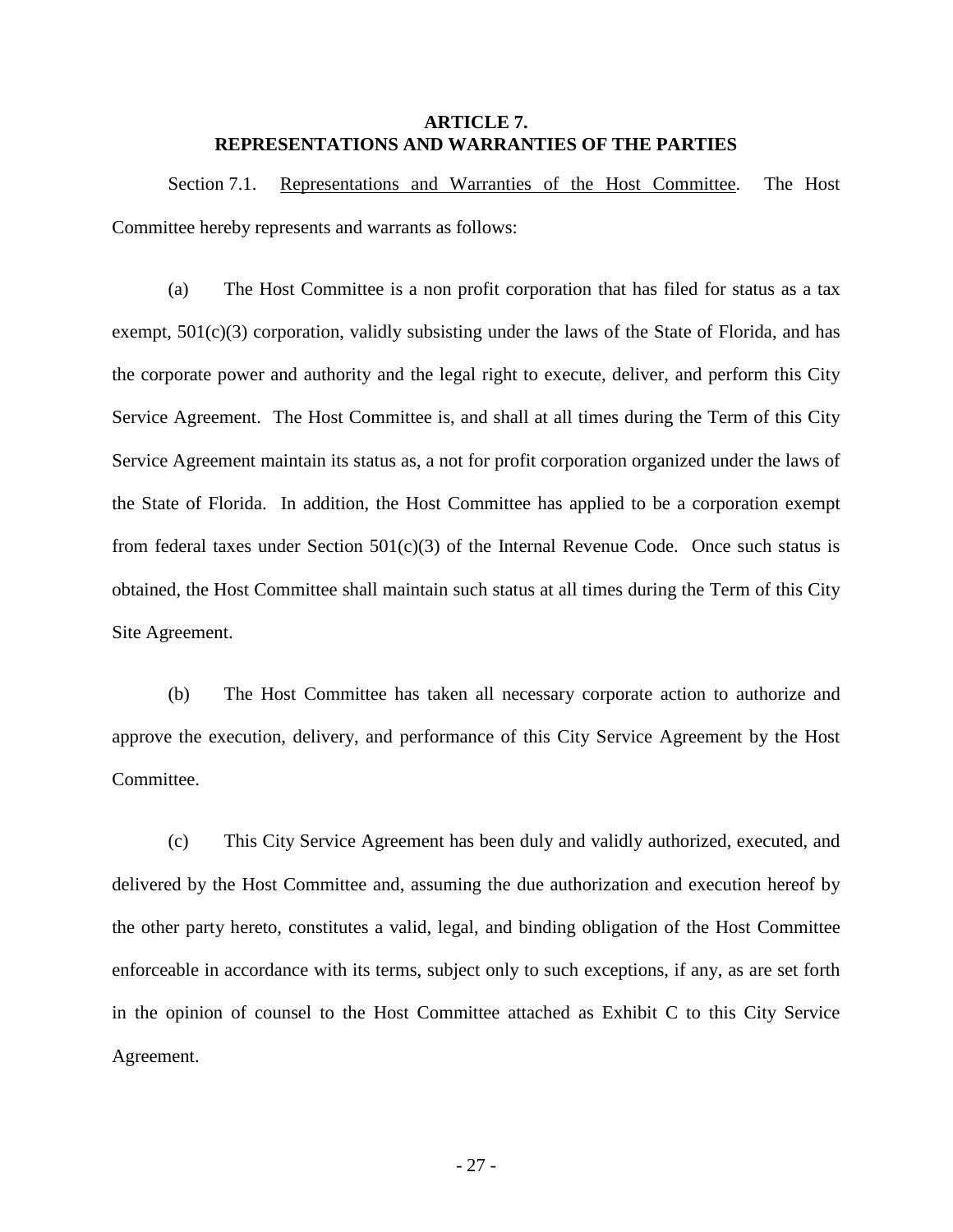(d) The execution, delivery, and performance of this City Service Agreement by the Host Committee does not conflict with, or constitute on the part of the Host Committee, a violation of, breach of, or default under any provision of its Articles of Incorporation or Bylaws, statute, indenture, resolution, mortgage, deed of trust, note agreement, or other agreement or instrument to which the Host Committee is party or by which the Host Committee is bound, or any order, rule, or regulation of any court or governmental agency or body having jurisdiction over the Host Committee or any of its activities or properties, subject only to such exceptions, if any, as are set forth in the opinion of counsel to the Host Committee attached as Exhibit C to this City Service Agreement.

(e) To the best of the Host Committee's knowledge, after due investigation, there is no action, suit, proceeding, inquiry, or investigation, at law or in equity, pending before any court, public board, or body, or threatened against or affecting the Host Committee, wherein an unfavorable decision, ruling, or finding would materially adversely affect the transactions contemplated by this City Service Agreement or which would adversely affect the validity or enforceability of this City Service Agreement.

(f) Neither the Host Committee nor any person has, on its behalf, agreed to pay any commission, percentage, or fee of any kind to any person or entity contingent upon or resulting from entering into or performing this City Service Agreement.

Section 7.2. Representations and Warranties of the City. The City hereby represents and warrants as follows: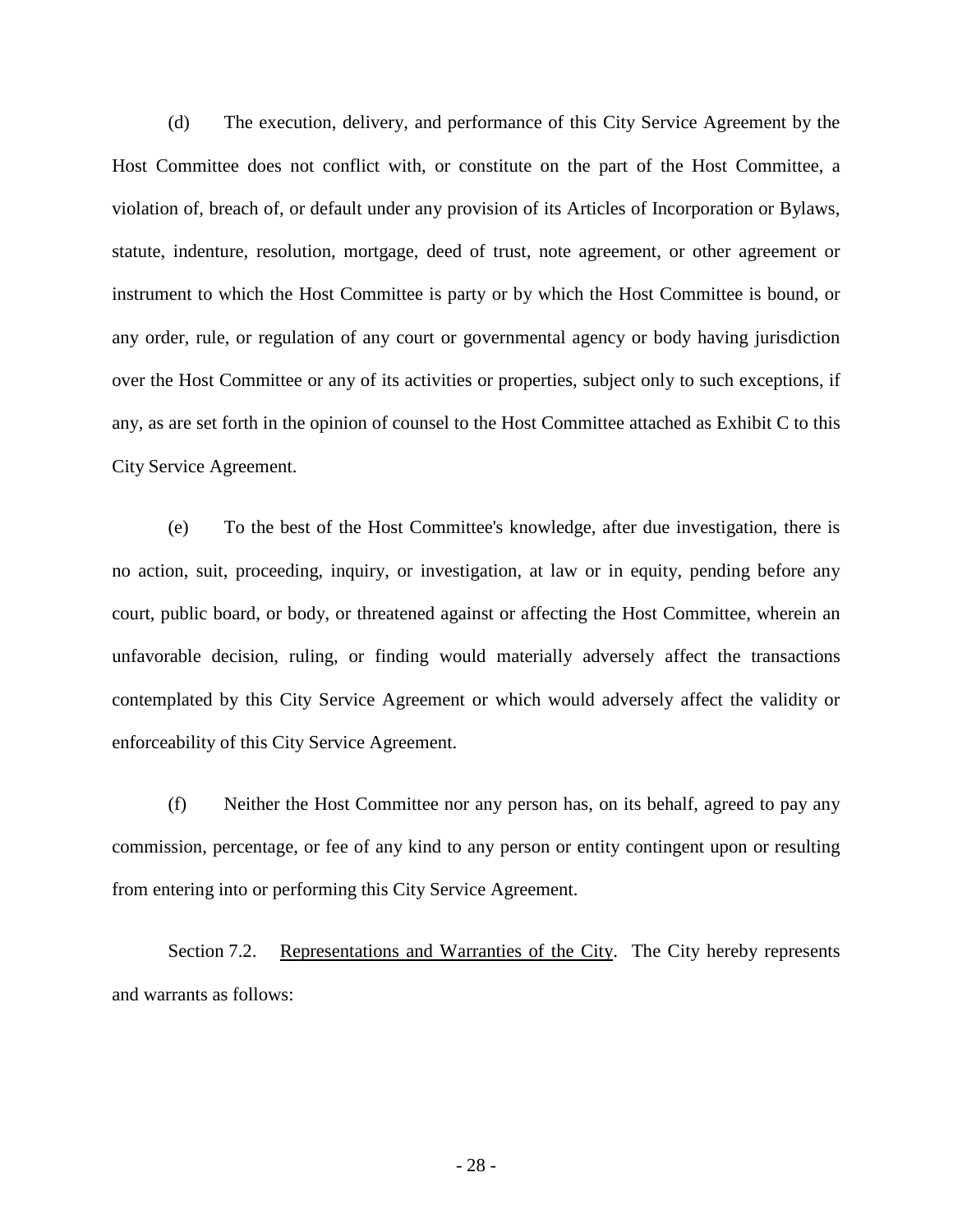(a) The City is a municipal corporation created and existing pursuant to the Constitution and laws of the State of Florida and has the full legal right, power, and authority to enter into and perform this City Service Agreement.

(b) The City has taken all action required in the opinion of the Office of the City Attorney (**"CAO"**) to authorize and approve the execution, delivery, and performance of this City Service Agreement by and on behalf of the City.

(c) This City Service Agreement has been duly and validly authorized, executed, and delivered by the City and, assuming the due authorization and execution hereof by the other party hereto, constitutes a valid, legal, and binding obligation of the City enforceable in accordance with its terms, subject only to such exceptions, if any, as are set forth in the opinion of the CAO attached as Exhibit D to this City Service Agreement.

(d) The execution, delivery, and performance of this City Service Agreement by the City does not, in any material respect, violate or constitute a breach of or default under the City's Charter or any applicable provisions of the Constitution or any law or administrative regulation of the State of Florida or of the United States, or, to the knowledge of the CAO, any applicable judgment, decree, loan agreement, note, resolution, ordinance, agreement, or other instrument presently in effect to which the City is a party or is otherwise bound, the consequence of which or the cure or the correction of which would materially and adversely affect the financial condition or results of operations of the City as a whole, subject only to such exceptions, if any, as are set forth in the opinion of the CAO attached as Exhibit D to this City Service Agreement.

(e) To the knowledge of the CAO after inquiry within the CAO, except for matters which in the opinion of the CAO are without merit or are not material, there is no action or

- 29 -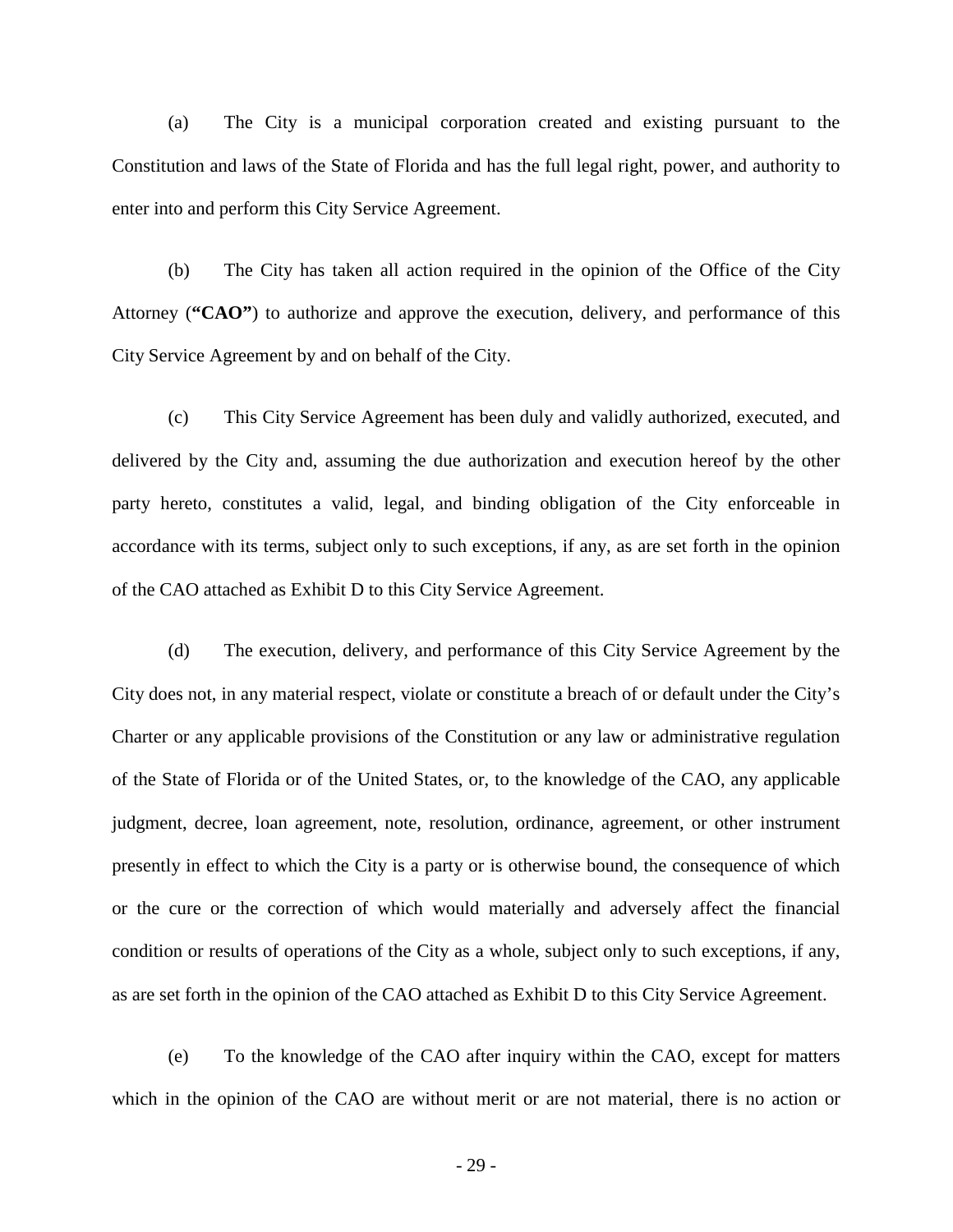proceeding pending against the City in court or threatened in writing against the City, a final adverse determination of which would reasonably be expected to materially adversely affect the transactions contemplated by this City Service Agreement or which would adversely affect the validity or enforceability against the City of this City Service Agreement.

(f) Neither the City nor any person so authorized to act on the City's behalf, has agreed to pay any commission, percentage, or fee of any kind to any person or entity contingent upon or resulting from entering into or performing this City Service Agreement.

# **ARTICLE 8. GENERAL PROVISIONS**

Section 8.1. Limitation of City Liability. (a) Except as otherwise provided by law, nothing in this City Service Agreement shall be construed to deem the City to be a partner, joint venturer, employee, or agent of the Host Committee, the RNC, the COA, or any of the other Host City Parties; it being intended that the RNC and the COA, on the one hand, and the City, the Host Committee, and the other Host City Parties on the other, shall remain independent parties solely responsible for their own actions. Except as otherwise provided by law, the City shall not be liable under any contracts or obligations of any of the Host Committee, the RNC, the COA, or the other Host City Parties, or for any acts or omissions of any of the Host Committee, the RNC, the COA, or the other Host City Parties or their respective members, officers, directors, officials, employees, agents, vendors, contractors, and subcontractors at any tier.

(b) No member, officer, director, official, employee, or agent of the City shall be personally liable for any costs of the City, the Host Committee, the RNC, the COA, or any of the other Host City Parties. All persons, corporations, or other entities extending credit to, contracting with, or having any claim against the City, may look only to the funds and property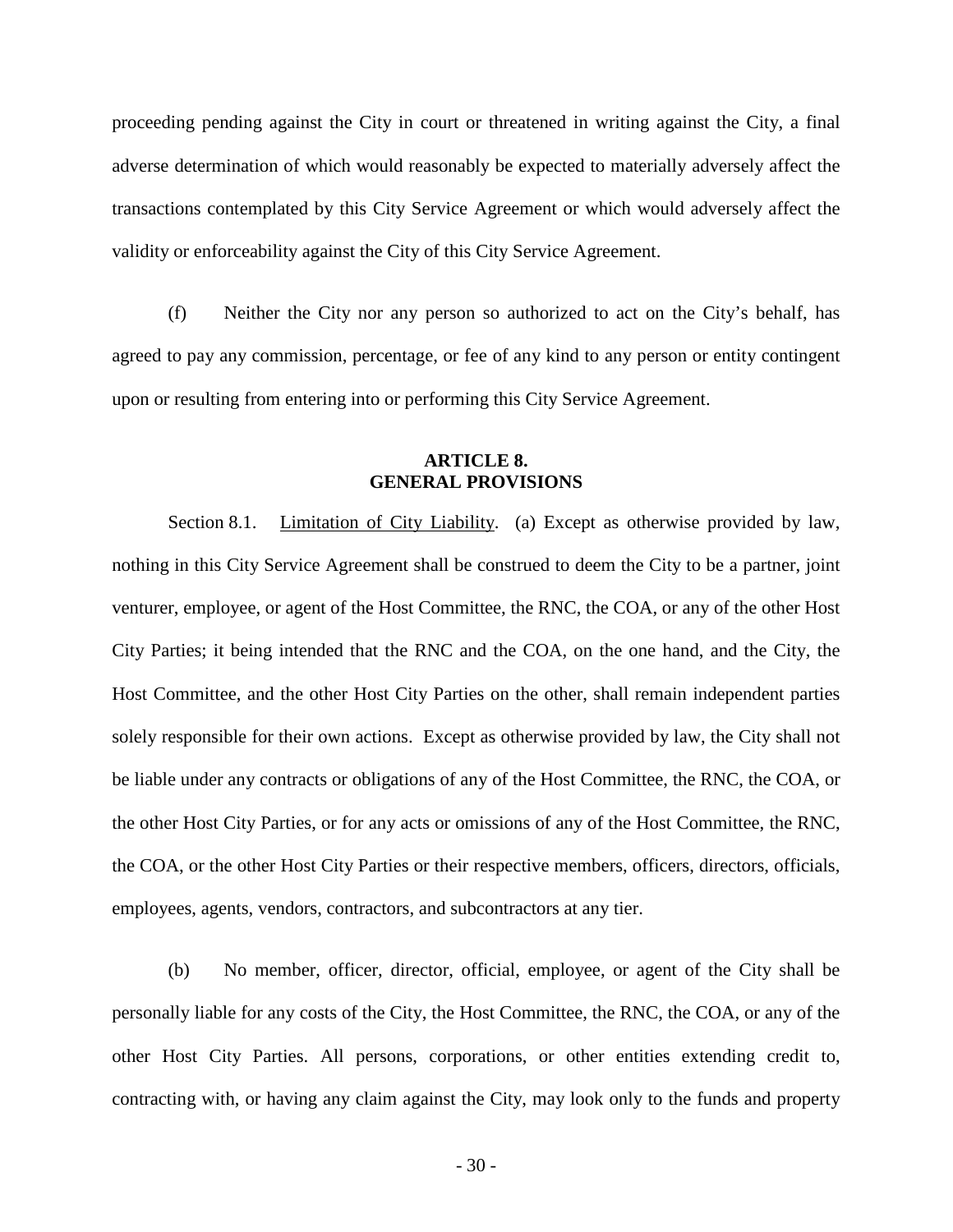of the City for payment of any such contract or claim, to the extent the City is liable therefore, or for the payment of any debt, damages, judgment, or decree for which the City is liable, or for the payment of any costs that may become due or payable to them from the City, and not from any member, officer, director, official, employee, or agent of the City.

(c) The Host Committee is, and shall at all times during the Term of this City Service Agreement maintain its status as, a not for profit corporation organized under the laws of the State of Florida. In addition, the Host Committee has applied to be a corporation exempt from federal taxes under Section  $501(c)(3)$  of the Internal Revenue Code. Once such status is obtained, the Host Committee shall maintain such status at all times during the Term of this City Site Agreement. No member, officer, director, official, employee, or agent of the Host Committee shall be personally liable for any costs of the Host Committee. All persons, corporations, or other entities extending credit to, contracting with, or having any claim against the Host Committee, may look only to the funds and property of the Host Committee for payment of any such contract or claim, to the extent the Host Committee is liable therefore, or for the payment of any debt, damages, judgment, or decree for which the Host Committee is liable, or for the payment of any costs that may become due or payable to them from the Host Committee, and not from any member, officer, director, official, employee, or agent of the Host Committee.

(d) Each party to this City Service Agreement shall be excused for the period of any delay in the performance or inability to perform any obligations hereunder attributable to any cause or causes beyond that party's control, including, without limitation, acts of terrorism, civil commotion, war, warlike operations, invasion, rebellion, hostilities, military or usurped power sabotage, federal or state governmental regulations or controls, fire or other casualty (including,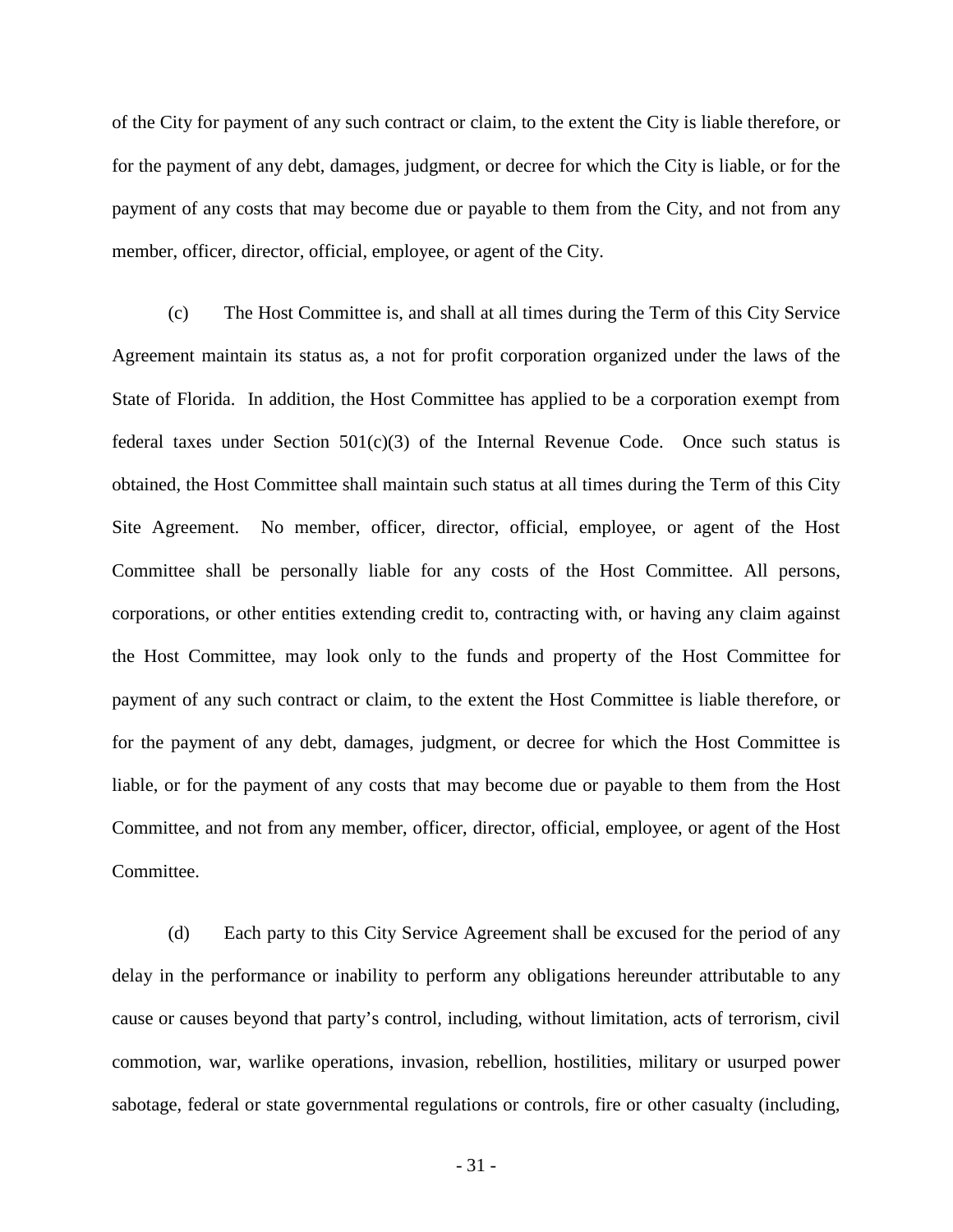without limitation, storms, floods, hurricanes, tornadoes, earthquakes, and other acts of God); provided, however, that performance hereunder would not be excused unless any of the foregoing materially impeded such party's ability to perform its obligations hereunder.

Section 8.2. Additional Actions and Documents. Recognizing that time is of the essence, each of the parties hereto agrees to use its best efforts to take or cause to be taken such further actions; to execute, deliver, and file or cause to be executed, delivered, and filed, such further documents; and to use best efforts to obtain such consents, as may be necessary or as may be reasonably requested in order fully to effectuate the purposes, tears, and conditions of this City Service Agreement. Such actions shall include, without limitation, fully and effectively settling or resisting and defending against any action by any third party, which would interfere with the full and timely performance of this City Service Agreement by the City or the Host Committee.

Section 8.3. Assignment. Except as expressly provided herein or as previously agreed, no portion of this City Service Agreement or any right or obligation hereunder may be assigned, in whole or in part, whether by operation of the law or otherwise, by any party hereto without the prior written consent of the City, the Host Committee, the RNC, and the COA.

Section 8.4. Amendment. No amendment, modification, or discharge of this City Service Agreement, and no waiver hereunder, shall be valid or binding unless set forth in writing and duly executed by the party against whom enforcement thereof is sought.

Section 8.5. Survival. All covenants, agreements, statements, representations, and warranties made in this City Service Agreement shall survive the execution and delivery of this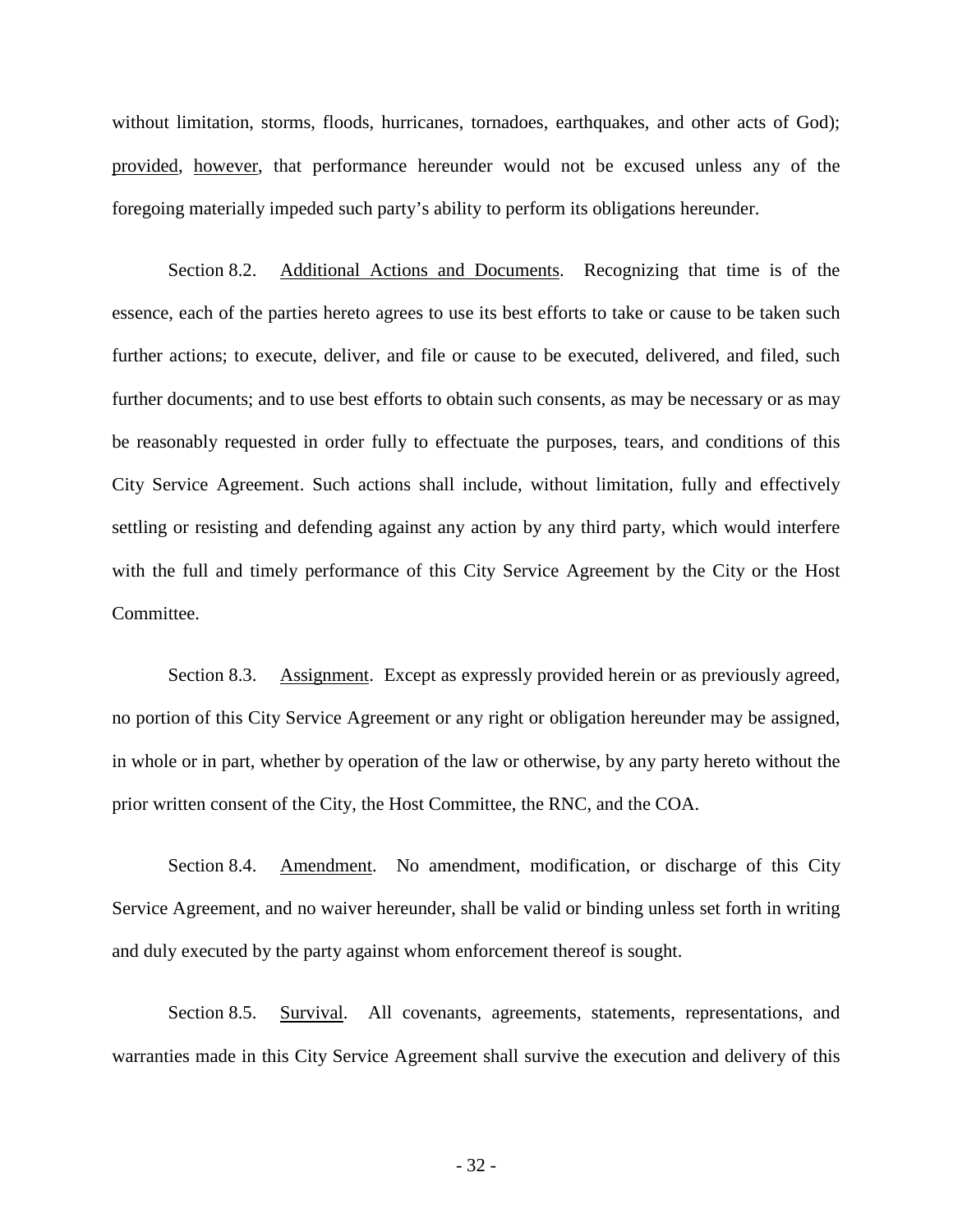City Service Agreement and any investigation, audit, or inspection made by any other person, entity, or organization.

Section 8.6. Waiver. No waiver of, no delay in exercising (with the exception of the prompt and timely notification of claims), and no omission to exercise, any rights or remedies by any party shall be construed as a waiver by such party of any other rights or remedies that such party may have under this City Service Agreement.

Section 8.7. Severability of Provisions. The provisions of this City Service Agreement shall be severable and divisible, and the invalidity or unenforceability of any term or provision of this City Service Agreement shall not affect the validity or enforceability of the remaining provisions of this City Service Agreement.

Section 8.8. Headings: Exhibits. The Table of Contents and Article and Section headings in this City Service Agreement are solely for the convenience and reference of the parties hereto and are not intended to be descriptive of the entire contents of any such Articles or Sections and shall not limit or otherwise affect any of the terms or provisions hereof. Exhibits attached hereto are hereby made a part of this City Service Agreement.

## Section 8.9. Notices.

(a) Any notice, payment, demand, request, or other communication required or permitted to be given hereunder by any party to any other shall be effected by (i) personal delivery in writing, (ii) telegram, or (iii) registered or certified first class mail, postage prepaid and return receipt requested, addressed as follows: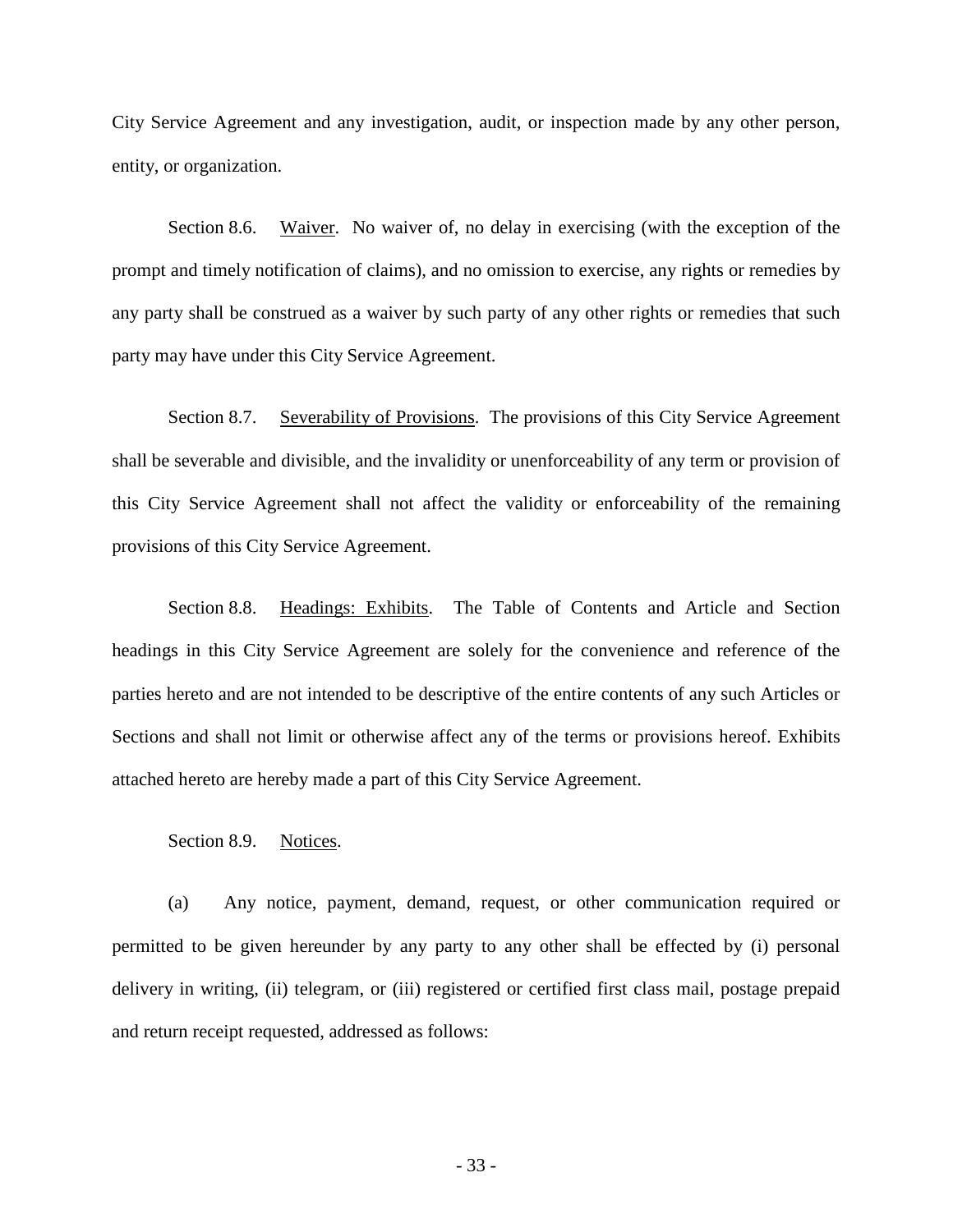If intended for the Host Committee:

2012 Tampa Bay Host Committee, Inc. 101 E. Kennedy Boulevard, Suite 3300 Tampa, Florida 33602

Attention: Kenneth P. Jones

with a copy to (which shall not constitute notice):

Holland & Knight LLP 100 N. Tampa Street, Suite 4100 Tampa, Florida 33602

Attention: Robert J. Grammig

If intended for the City:

Office of the City Attorney 315 E. Kennedy Blvd., 5<sup>th</sup> floor Tampa, Florida 33602

Attention: City Attorney

Copy (which shall not constitute notice) to:

Mayor City Hall 306 E. Jackson Street Tampa, Florida 33602 If intended for the RNC: Copy (which shall not constitute notice) to:

General Counsel Republican National Committee 310 First Street, S.E. Washington, D.C. 20003

Chairman Republican National Committee 310 First Street, S.E. Washington, D.C. 20003

If intended for the COA:

Treasurer Committee on Arrangements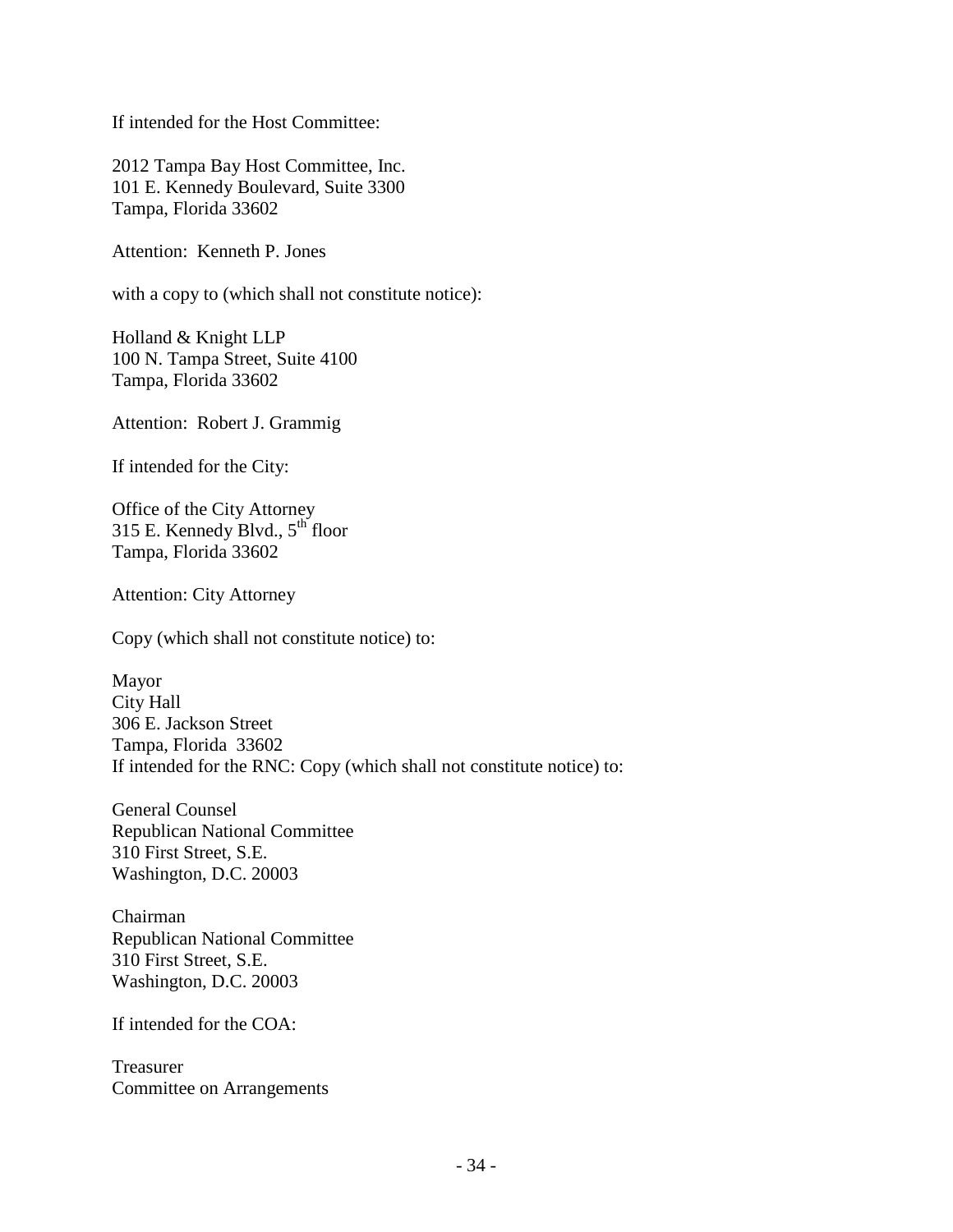for the 2012 Republican National Convention 310 First Street, S.E. Washington, D.C. 20003 Copy (which shall not constitute notice) to:

General Counsel Republican National Committee 310 First Street, S.E. Washington, D.C. 20003

(b) Any party's address may be changed by written notice to the other party. Each notice, demand, request, or other communication transmitted in the manner described in subsection (a) of this Section 8.9 shall be deemed sufficiently given, served, sent, and received at such time as it is delivered to the addressee (with the return receipt, delivery receipt, or the affidavit of messenger being deemed conclusive evidence of such delivery), or at such time as delivery is refused by the addressee.

Section 8.10. Breach and Termination. Except as set forth in Section 8.1(d) of this City Service Agreement, the parties hereto expressly agree that any material breach of any of the material terms and conditions of this City Service Agreement may result in irreparable harm to the Host Committee, and only after providing written notice to the City of such breach and the expiration of thirty (30) days notice from the date of such notice by which the City may cure breach, the Host Committee shall, in addition to any other remedy provided herein or by law or in equity, be entitled to seek appropriate equitable relief, including injunctive relief and specific performance, in a forum as provided in Section 8.12 of this City Service Agreement.

Section 8.11. Compliance With Laws and Rules and Regulations. The parties hereto shall use their best efforts to comply with or cause to be complied with by any contractors, subcontractors, volunteers, or consultants, the requirements of all applicable laws, statutes, regulations, and ordinances in the performance of this City Service Agreement, including,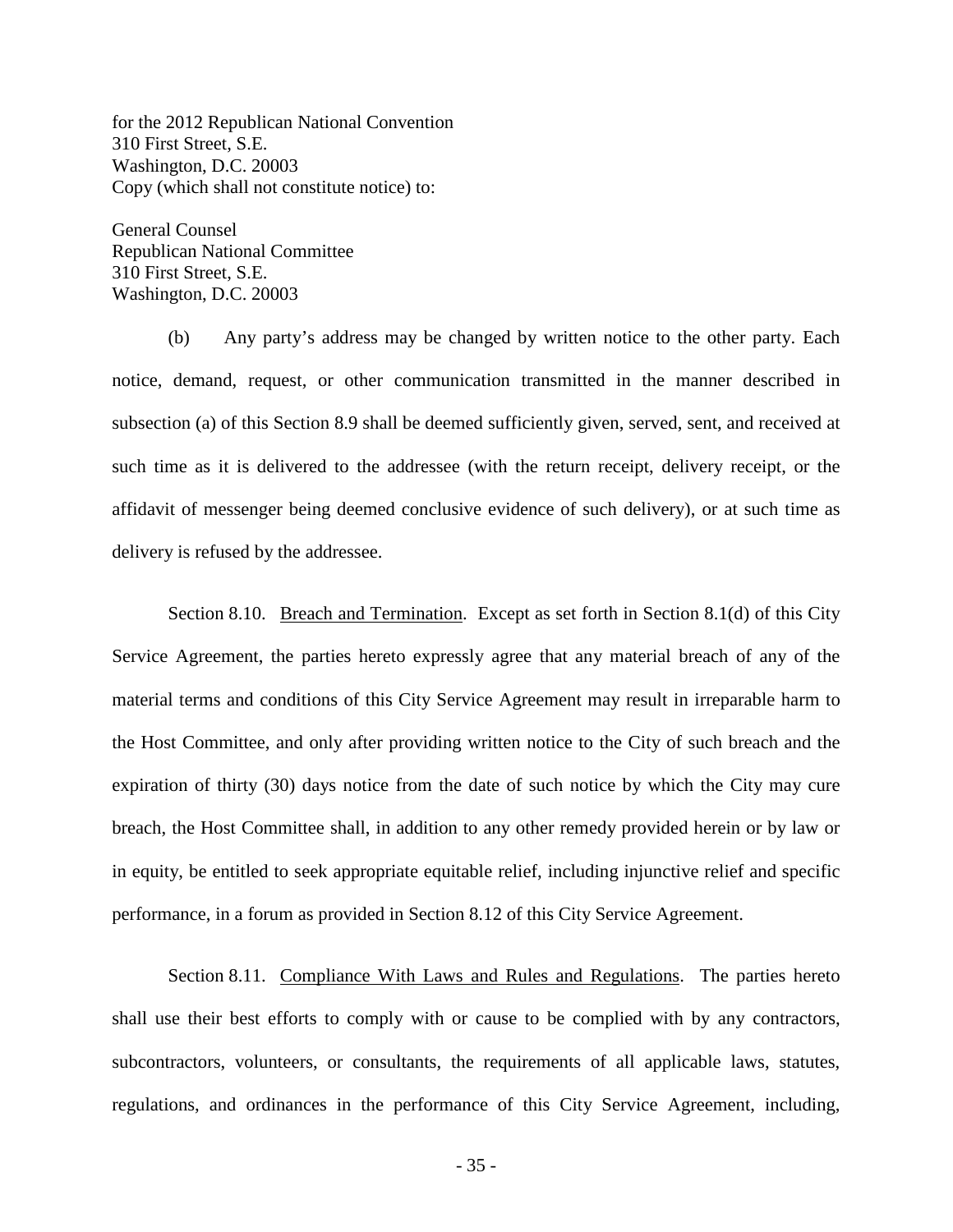without limitation, building codes; laws pertaining to health, fire, or public safety; all applicable laws pertaining to the sale, distribution and consumption of liquor; and non discrimination laws.

Section 8.12. Governing Law and Forum Selection. This City Service Agreement and all disputes arising under this City Service Agreement shall be governed, construed, and decided in accordance with the laws of the State of Florida. The parties further agree that any lawsuit, action, claim, or legal proceeding involving, directly or indirectly, any arising out of or related to this City Service Agreement, or the relationship created or evidenced thereby, shall be brought exclusively in the State of Florida, Hillsborough County, District Court. Notwithstanding the foregoing, either party hereto may remove any such suit, action, claim, or proceeding to the United States District Court for the District of Florida so long as subject matter jurisdiction is established. Subject to the preceding sentence, the parties further agree not to raise any objection to any lawsuit, action, claim, or legal proceeding which is brought in either of these two forums, and the parties expressly consent to the jurisdiction and venue of these two forums. The parties further agree that service of original process in any such lawsuit, action, claim, or legal proceeding may be duly effected by mailing a copy thereof, by certified mail, postage prepaid to the addresses specified in Section 8.9 of this City Service Agreement. The parties further hereby waive trial by jury in any legal proceeding involving, directly or indirectly, any matter (whether sounding in tort, contract, or otherwise) in any way arising out of or related to this City Service Agreement or the relationship created or evidenced hereby.

Section 8.13. Requirement of Law. Each party shall comply with the requirements of all laws, orders, regulations, directives and prescriptions of Federal, state, county and municipal authorities which shall impose any duty upon such party with respect to this City Service Agreement.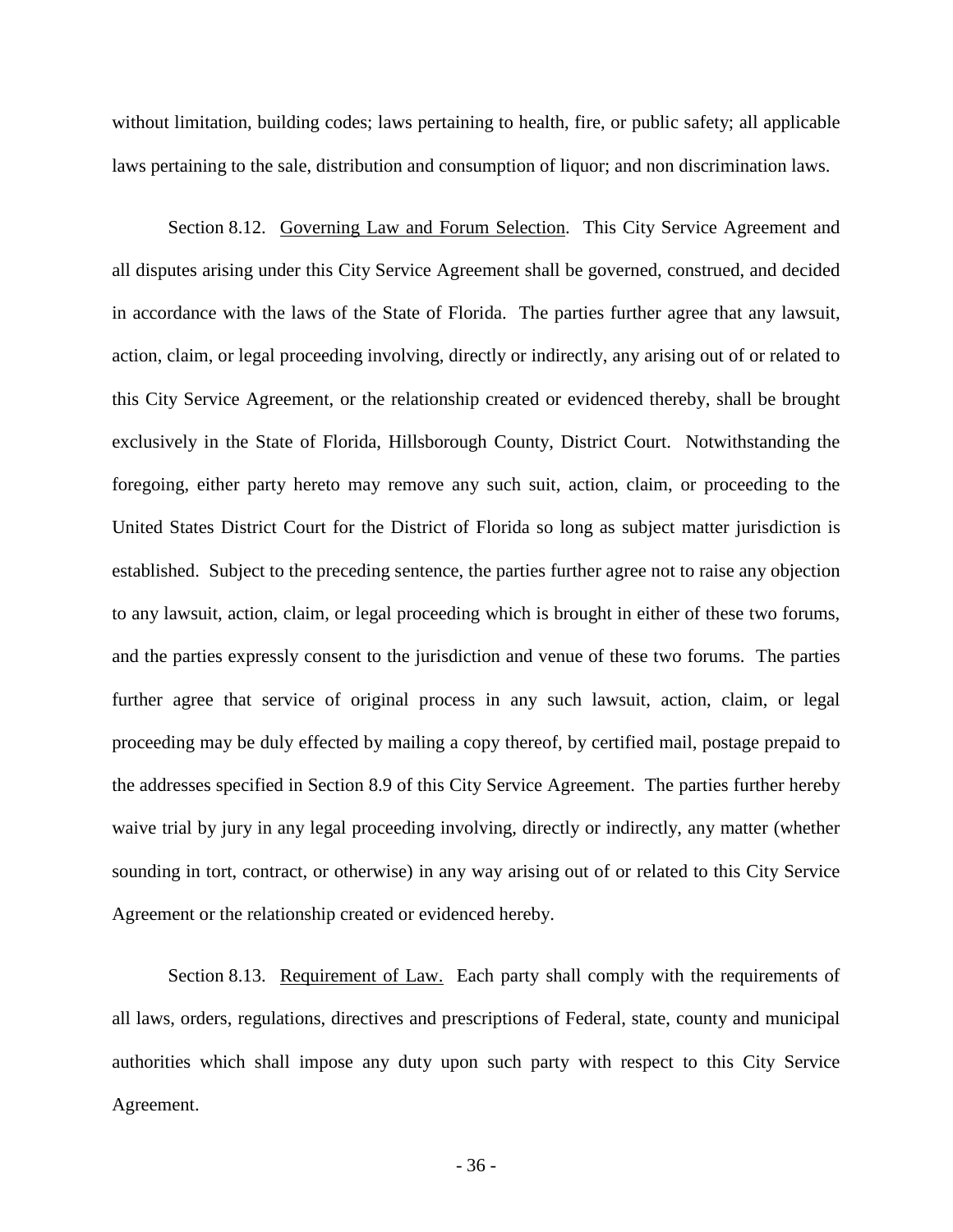Section 8.14. Public Data. The Host Committee acknowledges and agrees that this City Services Agreement and all information and referenced herein are subject to Chapter 119 of the Florida Statues (Government in the Sunshine Act) as well as any other applicable federal, state, and local laws or ordinances, and all applicable rules and regulations, and standards established by any agency of such governmental units which are now or hereafter promulgated and thus this City Service Agreement and all or a portion of such information and documents may be considered public data thereby.

Section 8.15. Entire Agreement. This City Service Agreement (including all Exhibits hereto) contains and constitutes the entire agreement of the parties hereto with respect to the subject matter it covers and supersedes all prior or other negotiations, representations, and agreements between the parties and their representatives.

Section 8.16. Statutory and Constitutional Rights. Nothing in this City Service Agreement shall be construed to limit the statutory or constitutional rights of freedom of speech or freedom of assembly that would apply during the Convention, and any provision contrary to those rights shall be null and void.

Section 8.17. Counterparts. This Agreement may be executed in any number of identical counterparts, and each counterpart hereof shall be deemed to be an original instrument, but all counterparts hereof taken together shall constitute but a single instrument. For purposes of executing this Agreement, a document signed and transmitted by facsimile machine shall be treated as an original document, the signature of any party thereon shall be considered as an original signature, and the document transmitted shall be considered to have the same binding legal effect as an original signature on an original document.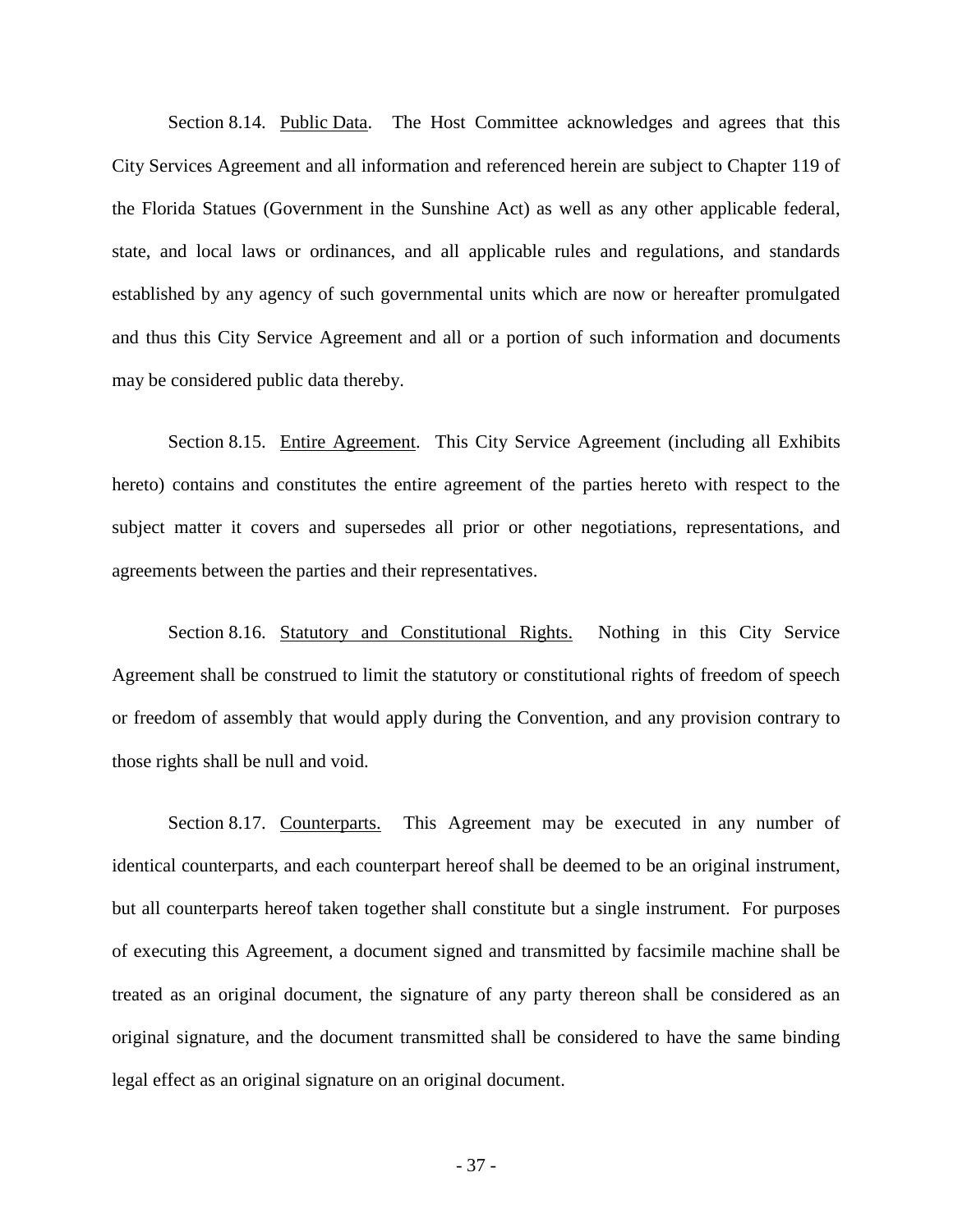Section 8.18. Attorney's Fees. In connection with any legal proceedings relating to or arising out of this City Service Agreement, including appellate proceedings, or for any payment required that may be collected by suit, the prevailing party shall be entitled to recover all costs and reasonable attorneys' and other professional fees incurred by such prevailing party for any litigation or appeal.

# **[Remainder of page intentionally left blank.]**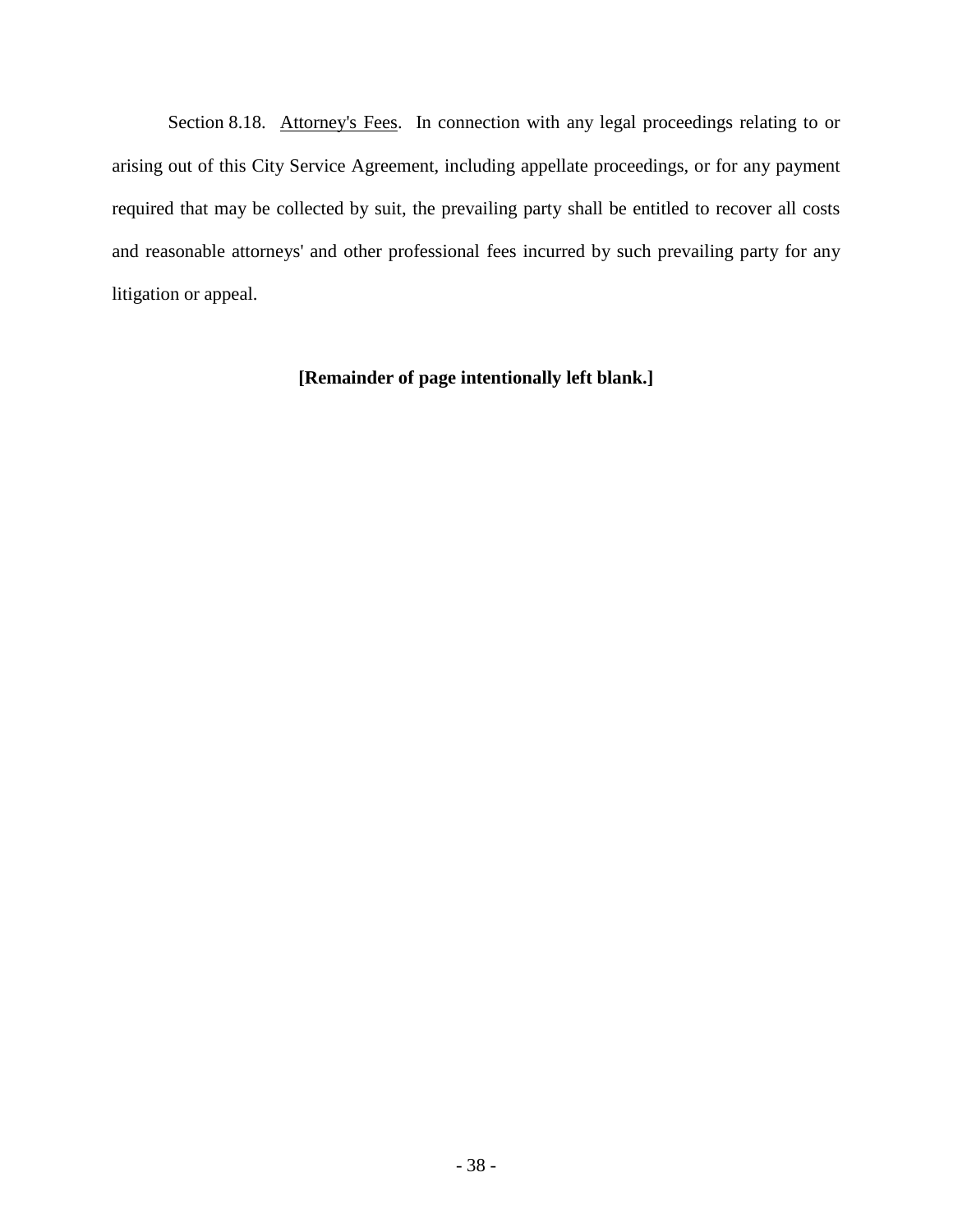**IN WITNESS WHEREOF**, each party has caused this City Service Agreement to be

signed in its name by its duly authorized officer, all as of the date first above written.

# **CITY OF TAMPA**

 $\mathbf{By:}$ Print Name: Pam Iorio, Mayor

The execution of this document was authorized ATTEST: by Resolution No.

Mauricio M. Rodriguez Assistant City Attorney Shirley- Foxx Knowles, City Clerk

**Signed, sealed and delivered in the presence of:**

# **2012 TAMPA BAY HOST COMMITTEE, INC.**

| By:         |  |
|-------------|--|
| Print Name: |  |
| Title:      |  |

| By:         |  |
|-------------|--|
| Print Name: |  |
| Title:      |  |

| By:         |  |
|-------------|--|
| Print Name: |  |
| Title:      |  |